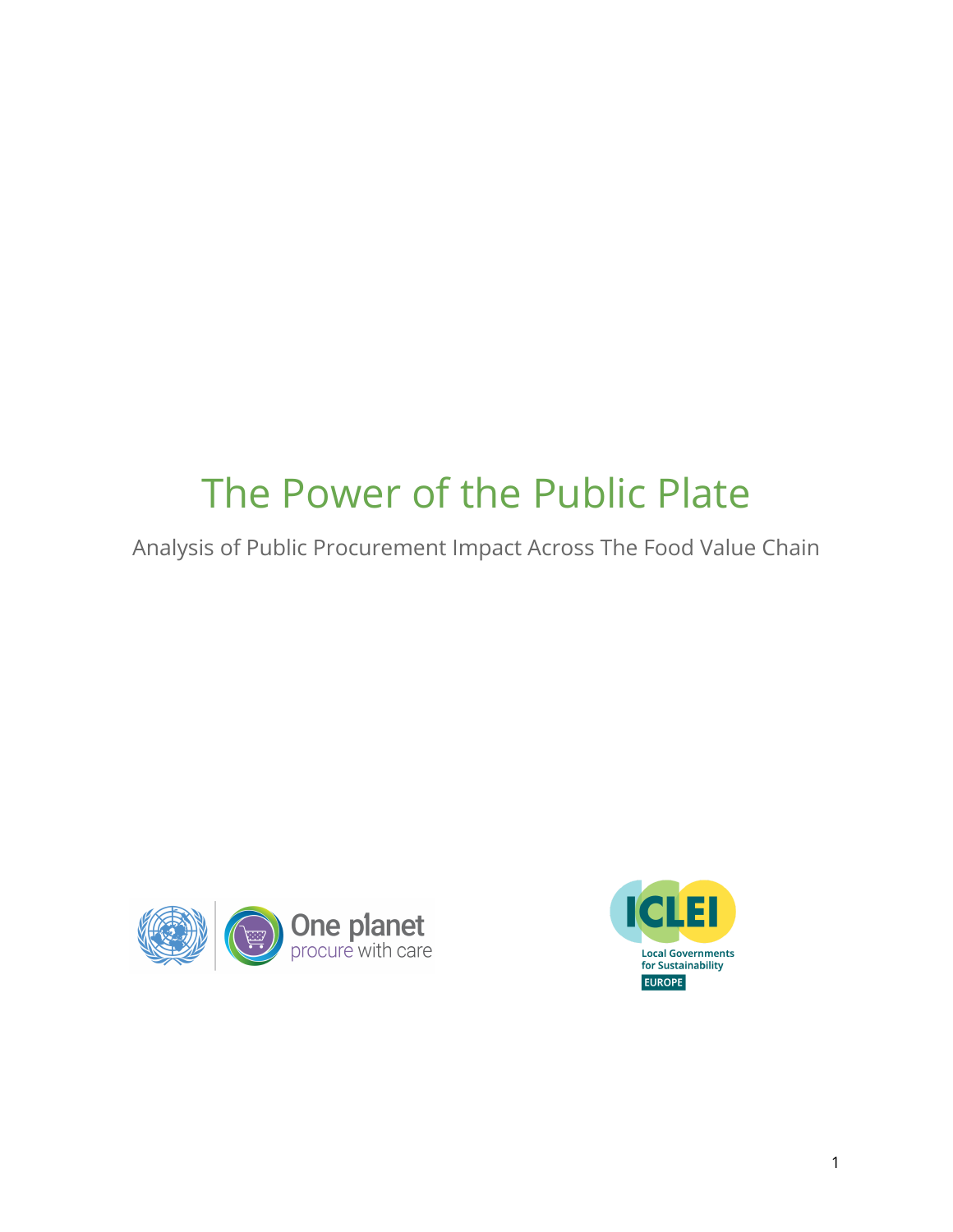Authors: Josefine Hintz, Francesca d'Addario, Peter Defranceschi Date: August 2021

### **Table of Contents**

| <b>Introduction</b>                                                       | 3  |
|---------------------------------------------------------------------------|----|
| Impact typologies for sustainable food procurement across the value chain | 4  |
| Sourcing local through fresh and seasonal food items                      | 5  |
| Smallholder-friendly procurement                                          | 7  |
| Supporting a healthy and nutritious diet                                  | 11 |
| Reducing waste from food and packaging                                    | 13 |
| Fair employment conditions                                                | 14 |
| Sourcing organic produce                                                  | 16 |
| Increase of plant-rich food and supporting animal welfare                 | 18 |
| <b>Conclusion and next steps</b>                                          | 19 |
| <b>References</b>                                                         | 19 |

*"Those who set the conditions for contracts and/or the standards requirements determine the playing field for the various actors in the food system."* International Resource Panel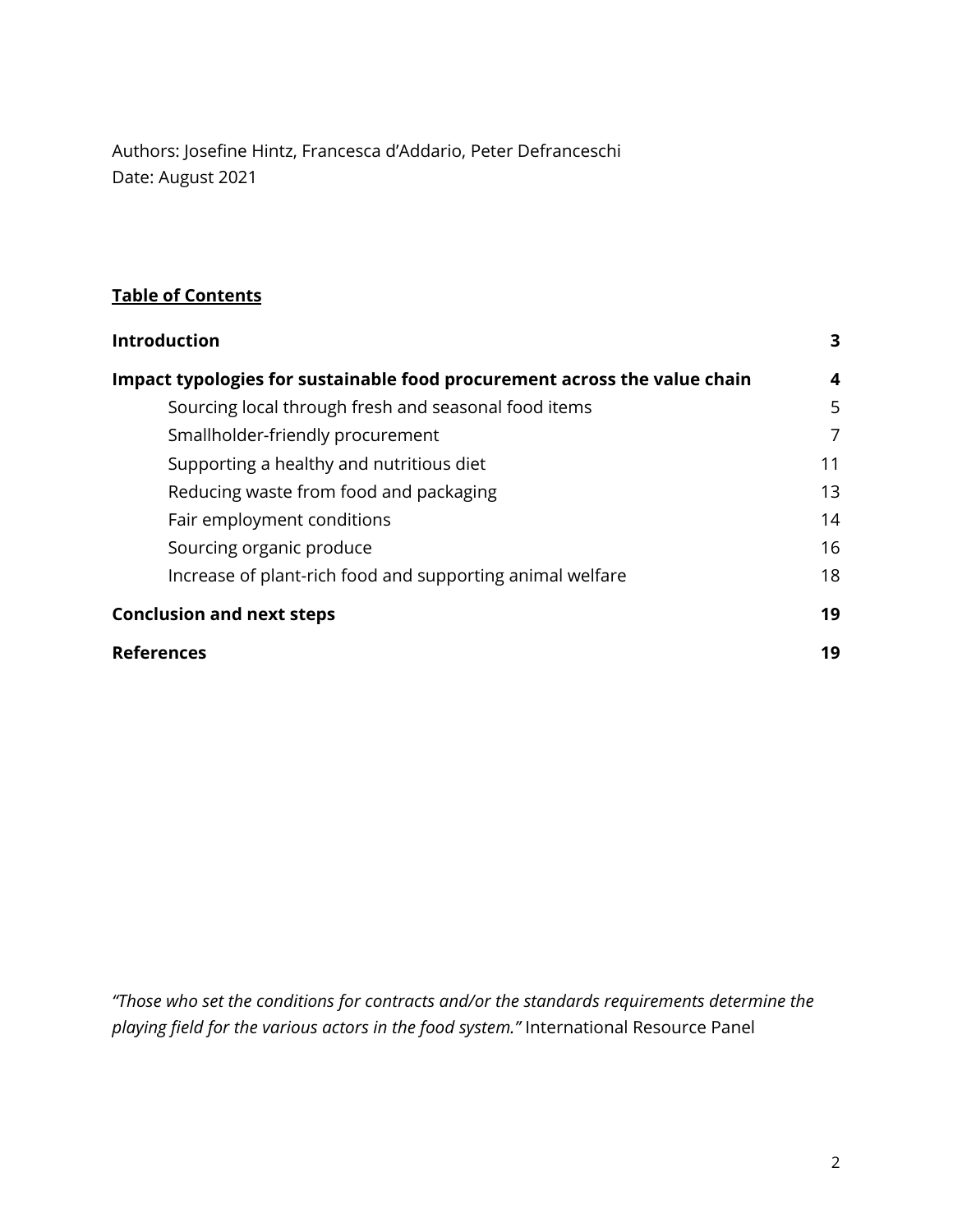# <span id="page-2-0"></span>**Introduction**

The One Planet Network food value chain analysis – undertaken in the context of the task group on catalysing science-policy action on SCP - demonstrates that procurement as part of the middle stage of the value chain has significant influence over the other stages across the value chain. In the European Union alone, the social food services market is worth an estimated €82 billion per annum (GIRA Foodservice 2014, as quoted here), a large share of which originates from public spending.

While the majority of natural resource use and environmental impacts is taking place at the primary production stage, primary producers have a limited ability to shape food systems and change their production practices. Comparatively, while the actors along the middle stage value chain do not use the most resources themselves, they have a huge impact on the activities at either end. This stage of the value chain, which includes public authorities purchasing food items or contracting catering services, is also structurally powerful and has a disproportionate influence across both primary production and final consumption and to a large degree shapes both what food farmers produce and sell and what food consumers buy and eat.

Public procurers holding the power, influencing both ends of the value chain, comes with the opportunity to practice sustainable public procurement. To procure in a sustainable way involves looking beyond short-term needs and considering the longer term impacts of each purchase [\(Procura+](https://procuraplus.org/manual/) Manual 2016). Sustainable procurement is used by both public and private sector organisations to ensure that their purchasing reflects broader goals linked to resource efficiency, climate change, social responsibility and economic resilience, for example. By carefully integrating the impact of the food they purchase into procurement decisions, public authorities such as schools, universities, public administrations at national and local level or hospitals, can significantly contribute to supporting environmental improvements in the sector whilst providing a nutritious diet to beneficiaries and supporting targeted producers.

#### **About this analysis**

This analysis has been done by ICLEI - Local Governments for Sustainability as part of 'Procurement across the value chain' - project under the One Planet Network. The objective of the analysis is to better understand how procurement can be used as a tool to support more sustainable food systems. Based on a thorough literature review the analysis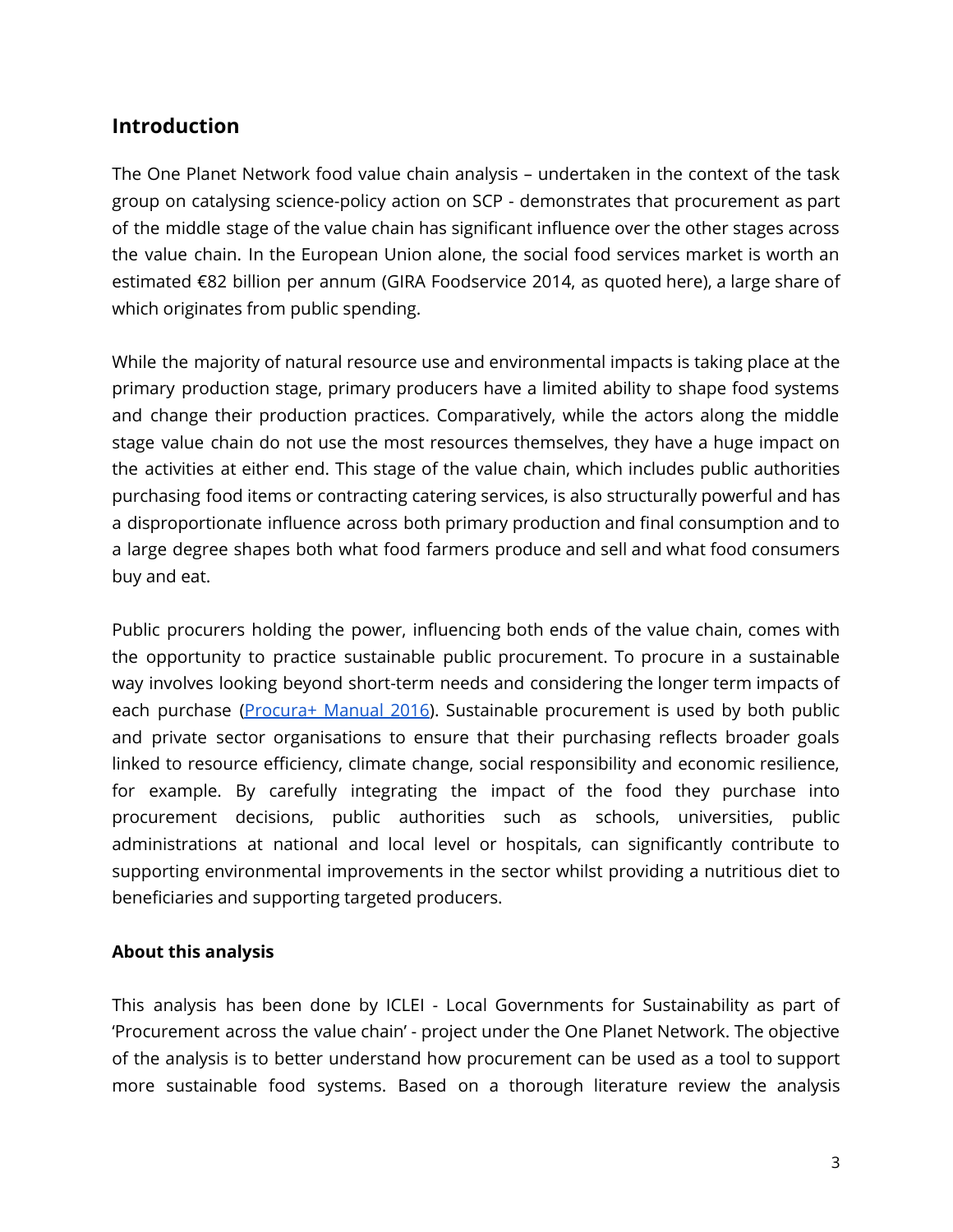identified typologies of impact for sustainable food procurement affecting the different stages of the value chain as well as highlighting differences between world regions. In total 41 documents were screened, ranging from academic articles to guidance or reports by international organisations. In addition, the analysis draws from procurement-relevant outcomes of the ICLEI-FAO Independent Dialogues held in 26 cities around the globe. Particularly the ones organised by the City of Copenhagen on farm to fork procurement and the City of Izmir on nature-positive supply chains and food vulnerable people were insightful in this regard. The review resulted in the identification and curation of 7 impact typologies across UN World regions:

- Sourcing local through fresh and seasonal food items
- Smallholder-friendly procurement
- Supporting a healthy and nutritious diet
- Reducing waste from food and packaging
- Fair employment conditions
- Sourcing organic produce
- Increase of plant-rich food and supporting animal welfare

Whilst the analysis gives details covering all UN World Regions Africa, Asia and the Pacific, Europe and Central Asia, Middle East, North America and South America, it is generalising and further in-depth analysis per world region or even country level is warranted. With procurement there is no 'one-size-fits-all' solution. The national and local legal context will further determine how procurement can be used exactly. In addition, between word regions and even countries there are vast differences between who has the mandate over food procurement i.e. centralised or decentralized or both. Overall, we emphasise that public procurement is only part of the solution, and highlighted in the analysis that market engagement and collaboration between meal planning and feeding programmes is key.

<span id="page-3-0"></span>**Impact typologies for sustainable food procurement across the value chain**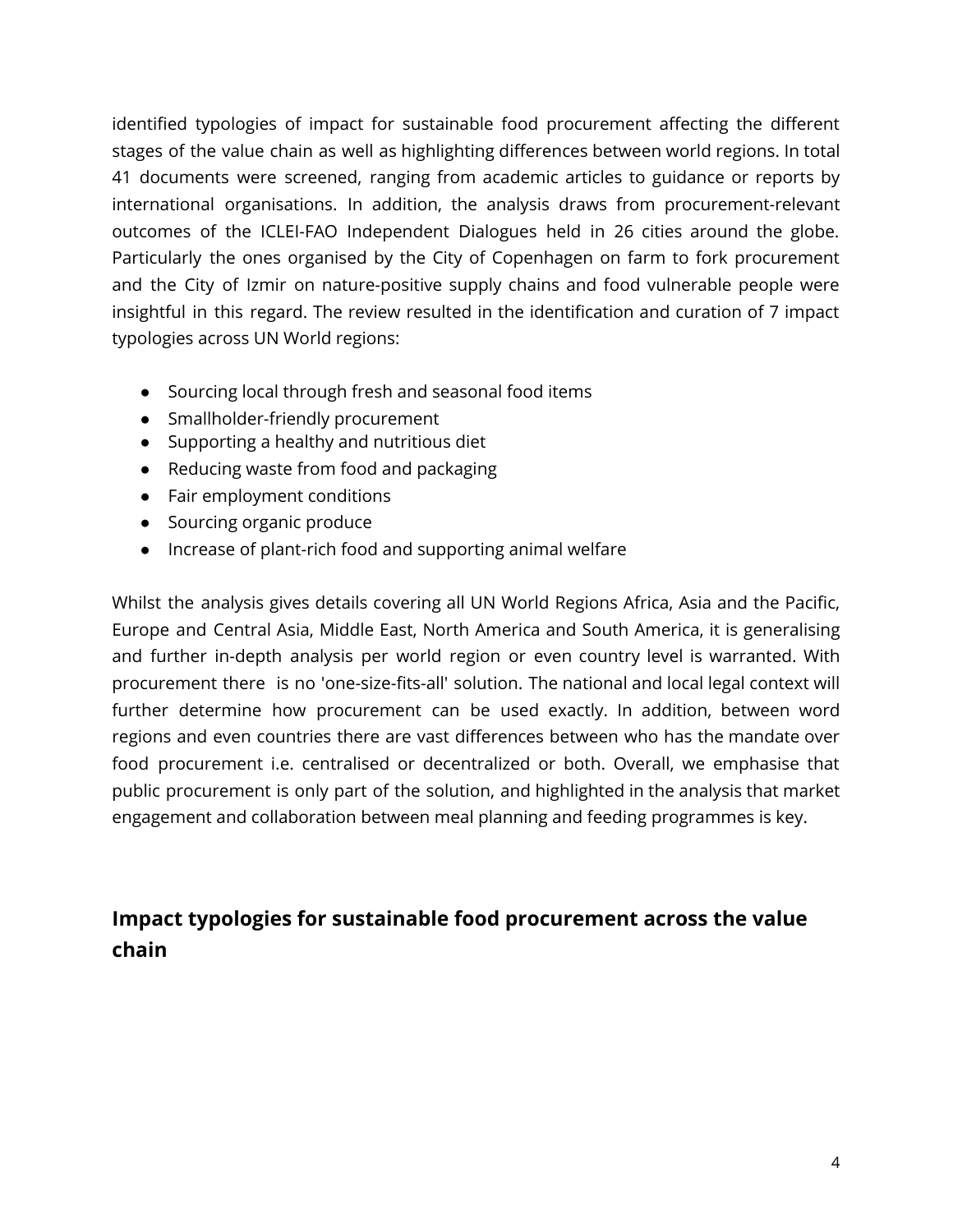<span id="page-4-0"></span>

| Type of impact<br>Sourcing local through fresh and seasonal food items                                                                                                                                                                                                                                                                                                                                                                                                                                                                                                                                                                                                                                                                                                                                                                                                                          |                                                                                                                                                                                                                                                                                                     |  |
|-------------------------------------------------------------------------------------------------------------------------------------------------------------------------------------------------------------------------------------------------------------------------------------------------------------------------------------------------------------------------------------------------------------------------------------------------------------------------------------------------------------------------------------------------------------------------------------------------------------------------------------------------------------------------------------------------------------------------------------------------------------------------------------------------------------------------------------------------------------------------------------------------|-----------------------------------------------------------------------------------------------------------------------------------------------------------------------------------------------------------------------------------------------------------------------------------------------------|--|
| Understanding<br>Consumed food has<br>been produced by<br>farmers within regional<br>geographic proximity,<br>with seasonal variance.                                                                                                                                                                                                                                                                                                                                                                                                                                                                                                                                                                                                                                                                                                                                                           | Addressing challenges such as<br>GHG emissions through transport, lack of access to small<br>farmers, lack of awareness, short food supply chains,<br>consumption of highly processed food and growing<br>malnutrition (obesity) rates and lack of social return on<br>investment (local community) |  |
| Mainly impacts the following stage(s) of the value chain<br>Primary Production - demand for specific type of crops/livestock<br>Transport and logistics - short distances between farm, processing and consumption<br>Food service - selection of meals available                                                                                                                                                                                                                                                                                                                                                                                                                                                                                                                                                                                                                               |                                                                                                                                                                                                                                                                                                     |  |
|                                                                                                                                                                                                                                                                                                                                                                                                                                                                                                                                                                                                                                                                                                                                                                                                                                                                                                 | Procurement tools used across world regions across the procurement cycle                                                                                                                                                                                                                            |  |
| Africa<br>"Home school feeding programme" links schools and local production, providing<br>school canteens with local and fresh food.<br>Indirect procurement scheme: caterers are selected through a preferencing<br>scoring system that assesses the capacity to source from local communities or<br>within the district and the caterer's proximity to schools (Ghana).<br>Verification of the capacity of caterers to procure food from target beneficiaries is<br>$\qquad \qquad -$<br>based on past purchasing records and a "Monitoring and Evaluation Framework<br>for the Performance of Caterers in Ghana" is used to measure local farmer<br>involvement and the performance of caterers in terms of food quantity and<br>quality, hygiene, timeliness, and the frequency of food being served (Ghana).<br>Dialogue events to get to know caterers and local farmer's organizations. |                                                                                                                                                                                                                                                                                                     |  |
| Asia & the Pacific<br>Planning phase includes informing local farmers about procurement plans.<br>Menu planning takes into account the regional agricultural conditions,<br>specifications are tailored accordingly e.g. requirements on the diversity and<br>quantity of seeds.                                                                                                                                                                                                                                                                                                                                                                                                                                                                                                                                                                                                                |                                                                                                                                                                                                                                                                                                     |  |
| <b>Europe &amp; Central Asia</b><br>Dialogue events, engagement with suppliers and all relevant stakeholders.<br>Award criteria that are taking seasonality into account, informed by menu design.<br>Minimum percentages for seasonal vegetables/fruits.<br>-                                                                                                                                                                                                                                                                                                                                                                                                                                                                                                                                                                                                                                  |                                                                                                                                                                                                                                                                                                     |  |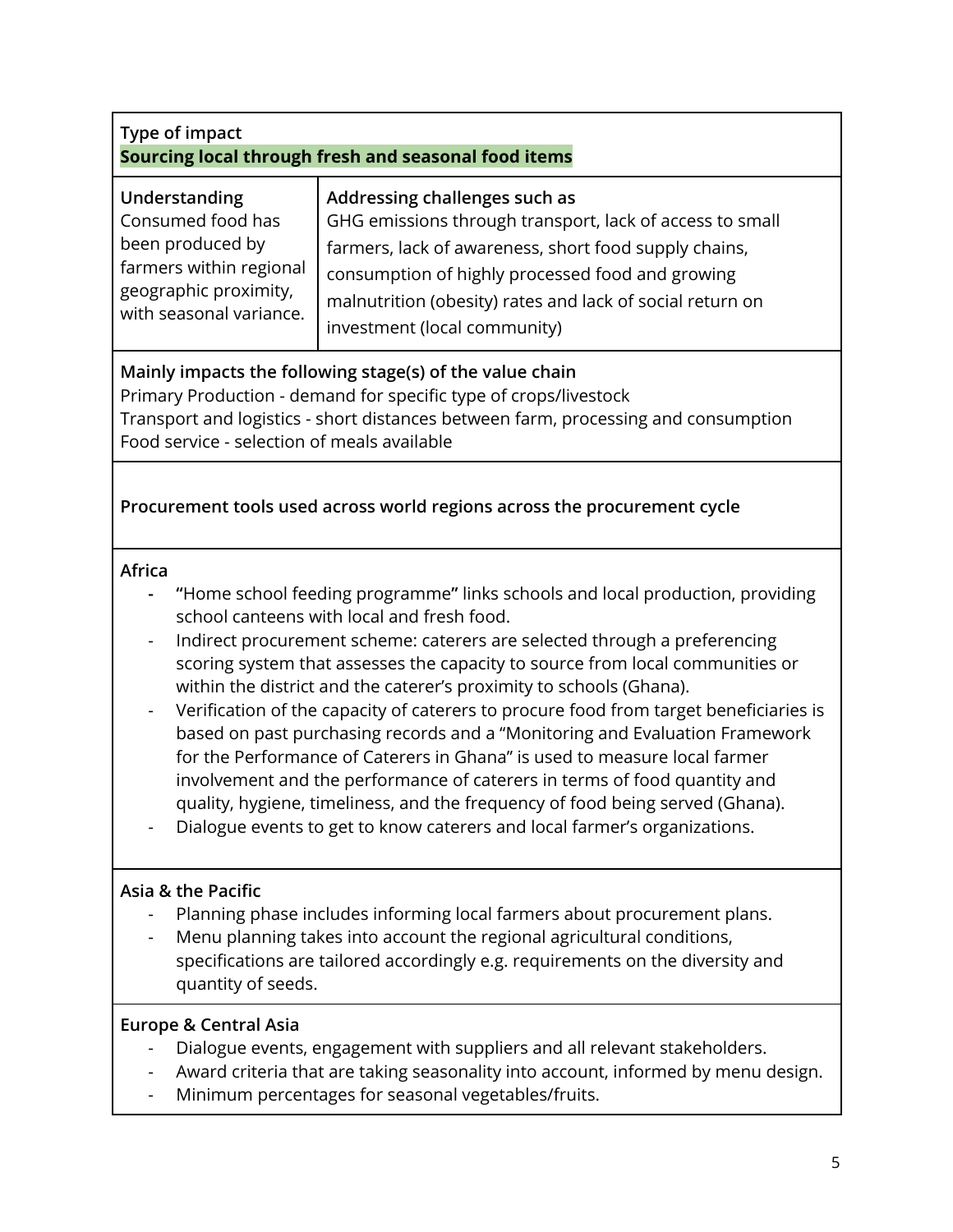- Requirements referencing characteristics of regional food items, maximum distance travelled or frequency available (Italy).
- Specification on maximum days between harvest and intake ("Guarantee of freshness").
- Lengthening the contractual period for caterers to allow for investments in local infrastructure.
- Division into separate smaller lots for food available locally and support of SMEs.
- Direct contracting for local food providers.
- Strong support by accompanying social innovative initiatives, such as widely disseminated blogs by influential stakeholders (Russia)

## **Middle East**

- Give locally grown food items a 10% preference over foreign goods (Lebanon).
- Reference to green labels where available (UAE)

## **North America**

- Preferencing schemes e.g. for unprocessed locally grown or locally raised agricultural products, to support local agriculture production.
- The US federal law does not give a precise definition of the term 'local'. Thus, the procuring entities can give free interpretation to this concept.
- **-** Micro-purchases aligned with flexibility of menus to enable districts to purchase small quantities of produce when local farmers might have a surplus.
- Under the small-purchase threshold, purchasers can choose three (or more) local producers and request quotes directly.
- Farm to Cafeteria Programs to integrate locally grown produce in school meal programs.
- Using full and open competition, responsible and responsive vendors, the Buy American provision and the role of State and local regulations.

## **South America**

- Dialogue between nutritionists and family farms through which the farmer organisations provide the nutritionists with a calendar of products available. Then, the nutritionists who are aware of the products produced locally and the seasonality patterns, get involved in the procurement process.
- Putting limited funds for non-fresh products.
- Direct sourcing from urban and peri-urban production in some cities through schools.
- One award criteria in the National School Feeding Programme (PNAE) in Brazil is the locality of production in which preference is given to the nearest locality of production based on the administrative division of the country.
- The PNAE guidelines in Brazil prioritize fresh, non-processed and seasonal foods (Resolution no. 26/2013)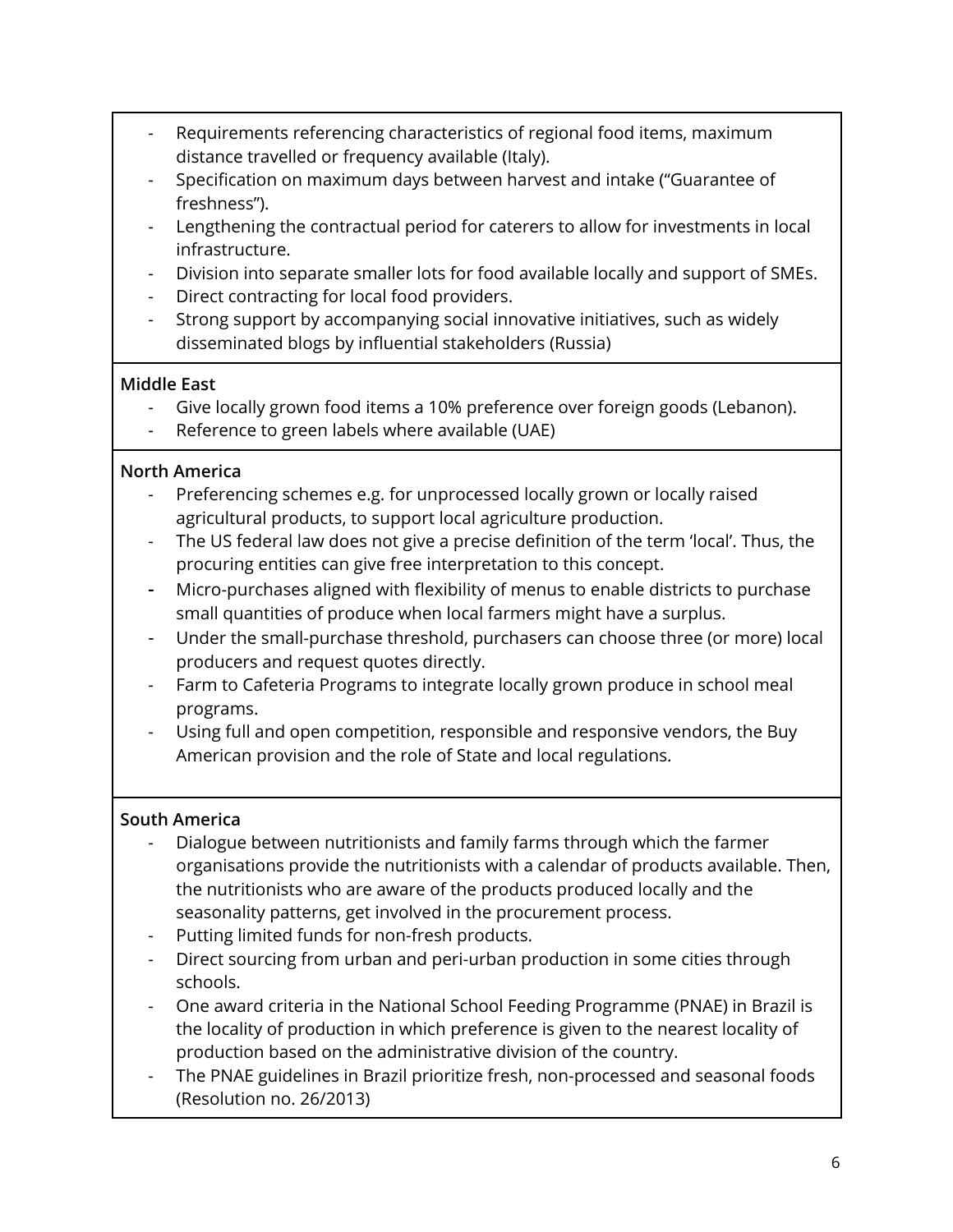#### **Global**

- Dialogue activities in the procurement planning phase
- Collaboration with menu planning
- Criteria and specifications based on nutritional character
- Leveraging opportunities for direct purchasing

<span id="page-6-0"></span>

| Type of impact<br><b>Smallholder-friendly procurement</b>                                                                                                                                                |                                                                                                                                                                                          |  |
|----------------------------------------------------------------------------------------------------------------------------------------------------------------------------------------------------------|------------------------------------------------------------------------------------------------------------------------------------------------------------------------------------------|--|
| Understanding<br>Enabling small farmers to deliver their<br>produce independent from big food<br>companies, operating with better profit<br>margins, with some emphasis on<br>supporting women-led farms | Addressing challenges such as<br>Market monopoly, local economic<br>development (Social return on investment),<br>addressing competition challenges, lack of<br>access to public markets |  |
| Mainly impacts the following stage(s) of the value chain<br>Primary Production - demand for smaller amount and specific type of crops/livestock, or<br>specific farming practices                        |                                                                                                                                                                                          |  |

### **Procurement tools used across world regions across the procurement cycle**

#### **Africa**

- Smallholder farmers face challenges in accessing the public market, mainly because of too complex open tender procedures, costly participation requirements, over-emphasis on price and long-term payments.
- Farmer organizations are involved in the Working Group established by the Purchase from Africans for Africa programme (PAA Africa) in Mozambique with the goal to involve the farmers in the public food procurement initiatives.
- Governments establish set-asides for smallholders as part of reservation schemes e.g. in Rwanda the National Strategic Grain Reserve (NSGR) 40 % quota is allocated for farmer cooperatives.
- Registration in the public procurement process of farmer organizations as some type of enterprise (Ghana and Kenya)
- Simplified requirements e.g. in Rwanda farmer organizations can register with the decentralized offices of the Ministry of Agriculture.
- Farmer organizations are invited to submit bids specifying quantities, types of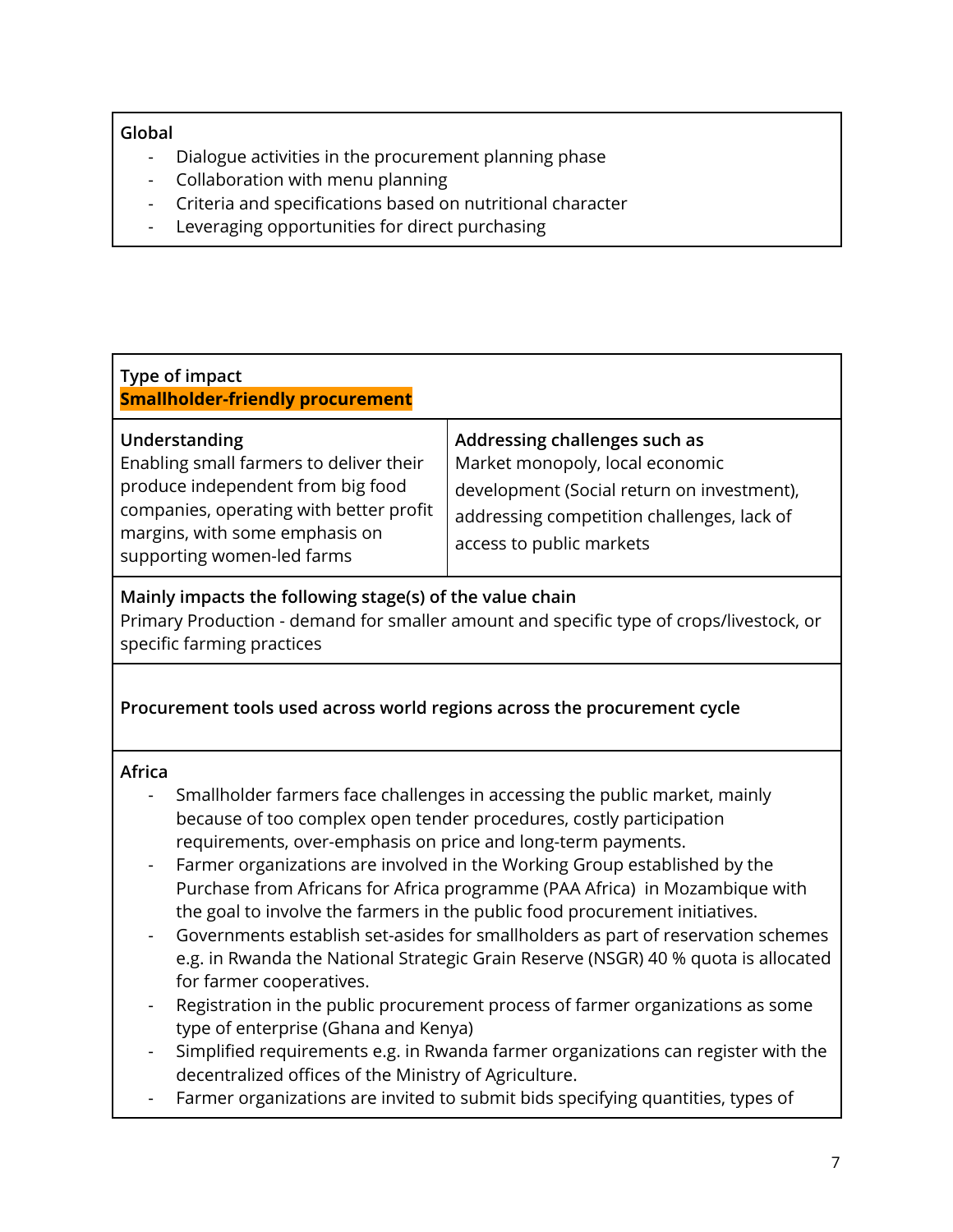commodities and price. Then, the grain reserves select bids according to best price and quality criteria e.g. in Burkina Faso or Rwanda.

- 'Home Grown School Feeding' programmes source food from smallholders, creating a structured demand for locally produced food.
- Training of smallholder producers in improved production systems, post-harvesting handling, conservation, business planning, bookkeeping, and management of revolving funds as part of contract clauses*.*
- Reservation schemes include specifications around for women-led local producers e.g. Government has reserved 30 percent of public procurement contracts for women-led farms (Kenya).
- Ghana implemented an indirect procurement scheme, Subcontracting conditions include that cateteres must use at least one-fifth of the food budget to purchase food from smallholders which are defined according to eligibility criteria.
- The SNV project in Ghana implemented the communication channels to disseminate tender notices using local ratios and in local languages.

## **Asia & the Pacific**

- **-** Subcontracting conditions for School Milk Programme (SMP) that requires to buy a quota of raw milk from dairy farmers and cooperatives e.g. Thailand the quota is established through memoranda of understanding between individual processors and the Ministry of Agriculture and Cooperatives.
- **-** Use Government-set quotas and reference price for smallholders in tenders (Thailand)
- direct purchasing from local small farmers by schools as part of a wider collaboration that also helps build capacity for local farmers.
- Procurement process towards simplification and harmonization of procurement rules (e.g. Philippines, Indonesia and Vietnam).
- Establishment of a central procurement authority, which was missing and can manage procurement practices and policies around smallholder farmers (Vietnam, Laos, Cambodia).

## **Europe & Central Asia**

- In 2014, the EU revised the Directive on Public Procurement, including the recognition of the "support of common societal goals", adding the consideration of social and environmental values in the selection process.
- Market engagement, dialogue with small farmers or cooperatives in the planning phase.
- Division into multiple smaller lots i.e. Contract lotting
- Reducing number of meals required by each supplier
- Direct procurement of produce for processing in on-site cantines.
- Specification on maximum distance travelled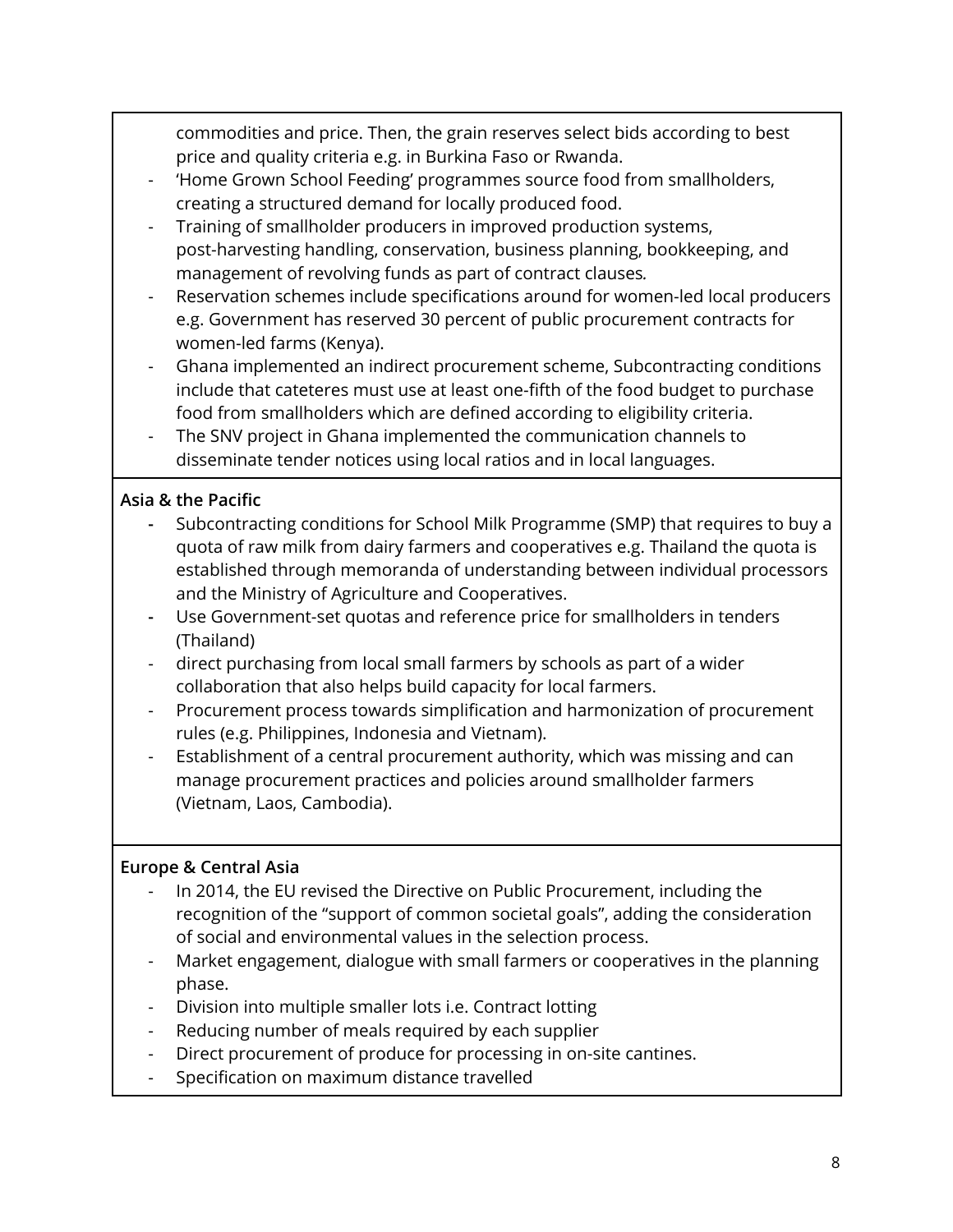- Qualification criteria as preferential treatment schemes for smallholders e.g. Food corporation of India.
- Registration in the public procurement process does not require bid security, but bid declarations in which suppliers declare on their honour that they will accept the contract and fulfil all the stipulated conditions.
- The EU Unfair Trading Practices Directive (UTP) in the agri-food sector covers the most harmful trading practices, and applies also to non-EU farmers: e.g. Payments cannot be delivered later than 30 days for perishable agricultural and food products or later than 60 days for other agri-food products. Besides, farmers cannot have their orders cancelled at short notice.

### **Middle East**

*- Lack of information available at the time of research*

## **North America**

- In the planning phase introduction of farmers to school food service directors to match supply to demand and appropriate farm products to food service budgets.
- In the US, There is a variety of preference schemes because there is a decentralized model and the procurement entities are free to choose the amount and type of preference to apply.
- Bid price preferencing i.e. bids from targeted suppliers are discounted by a set of percentage points in order to make them more competitive. Alternatively, bid prices from non-preferred suppliers are increased by a set of percentage points. E.g. in Child Nutrition Programmes in the USA.
- Subcontracting quotas for women-owned businesses e.g. US Government has stipulated a 5 percent target for participation of women-owned businesses in public food procurement.

## **South America**

- the regulatory framework defines smallholder farmers and eligibility criteria. (e.g. Brazil and Paraguay)
- In many Brazilian municipalities, school menu planning included participatory assessments of local smallholder production. Overall, the (national school feeding programme) PNAE was able to purchase a wide variety of food from participating family farmers.
- Publication in public spaces and accessible communication channels of the calls for tenders such as government websites, newspapers or local radio stations (e.g. PNAE in Brazil).
- Criteria to identify family farms: Argentina, Bolivia, Brazil, Paraguay, Uruguay and Venezuela have established formal definitions and criteria for family farmers by specific laws and regulations. They also developed a national registration system that certifies smallholders and farmer organizations, which can be easily identified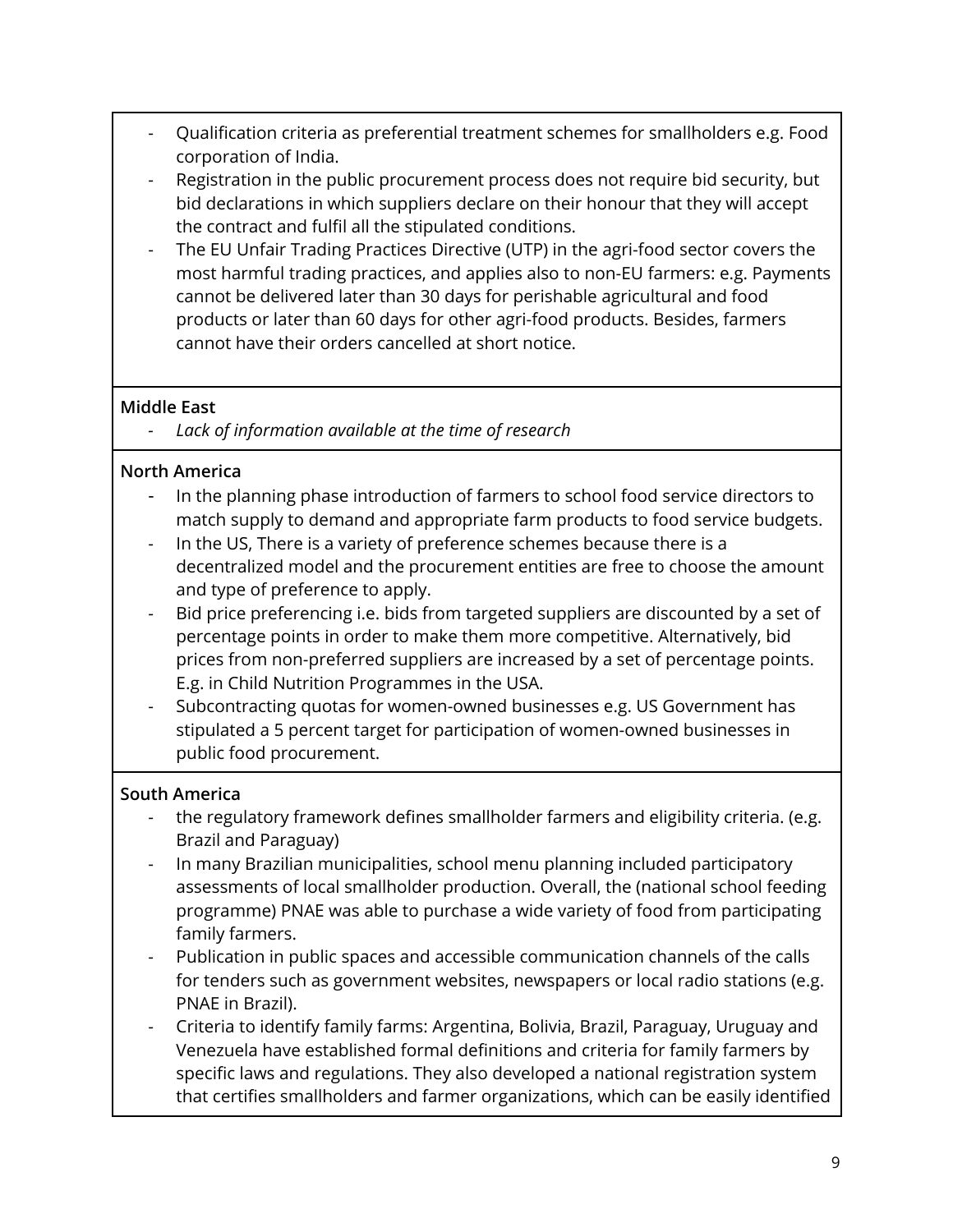in the procurement process.

- Procuring entities issue a public call for food procurement which defines the commodities, quantities, quality requirements and delivery terms. Interested suppliers who meet the criteria submit a proposal stating the products and quantities they wish to sell to government institutions. (Brazil)
- Quotas or set-asides for smallholders (Brazil and Uruguay): a share of public funds is used to procure food from family farms.
- Mandatory reservation schemes so that procuring entities must purchase food directly from the smallholders (no intermediaries): e.g. national school feeding programme in Brazil (PNAE) at least 30 % of the federal budget allocated for the purchase of food for school feeding must be reserved for family farmers and family rural entrepreneurs.
- Indirect schemes are used to support smallholder farms. For example in Paraguay the procuring entity can require, as an eligibility condition, the purchase of a minimum percentage of the food used to prepare the school meals from family farmers and their organisations. However, the price is the main awarding criteria, but if eligible contractors offer the same price, the one with the higher percentage from target beneficiaries have the priority.
- Eligibility criteria around family farms to receive technical assistance from the Ministry of Agriculture and Livestock or another recognised entity (Paraguay).
- Government sets reference prices in the call for tender, according to local and regional markets, reducing competition based on price. (Brazil and Mexico)
- Procurement cap limiting the amount of products that farmers can sell to the government, which is established in monetary value. This is to avoid farmers relying solely on government purchases and engage also with other markets (Brazil).
- Qualification criteria for giving priorities to most vulnerable groups: In Brazil, the PAA gives priority to the poorest farmers in the country and to the northeast region.
- Use of award criteria favouring family farms. For instance preference to the nearest locality of production based on the administrative division of the country (Brazil).
- Use of Gender-sensitive eligibility criteria to facilitate access to women in the tender processes (Brazil).
- Award criteria for smallholders in the school feeding e.g. in Peru.
- Simplification of food specifications in the PNAE in Brazil, focusing on food groups, nutrient content and basic nutritional requirements rather than specific crop varieties, sizes, colour and appearance.
- Simplified requirements according to smallholders capacity e.g. in Paraguay no bid and performance guarantees, no tax registration and legal personality requirements. Suppliers must only comply with basic requisites: (1) registration with the Ministry of Agriculture and Livestock or the National Institute for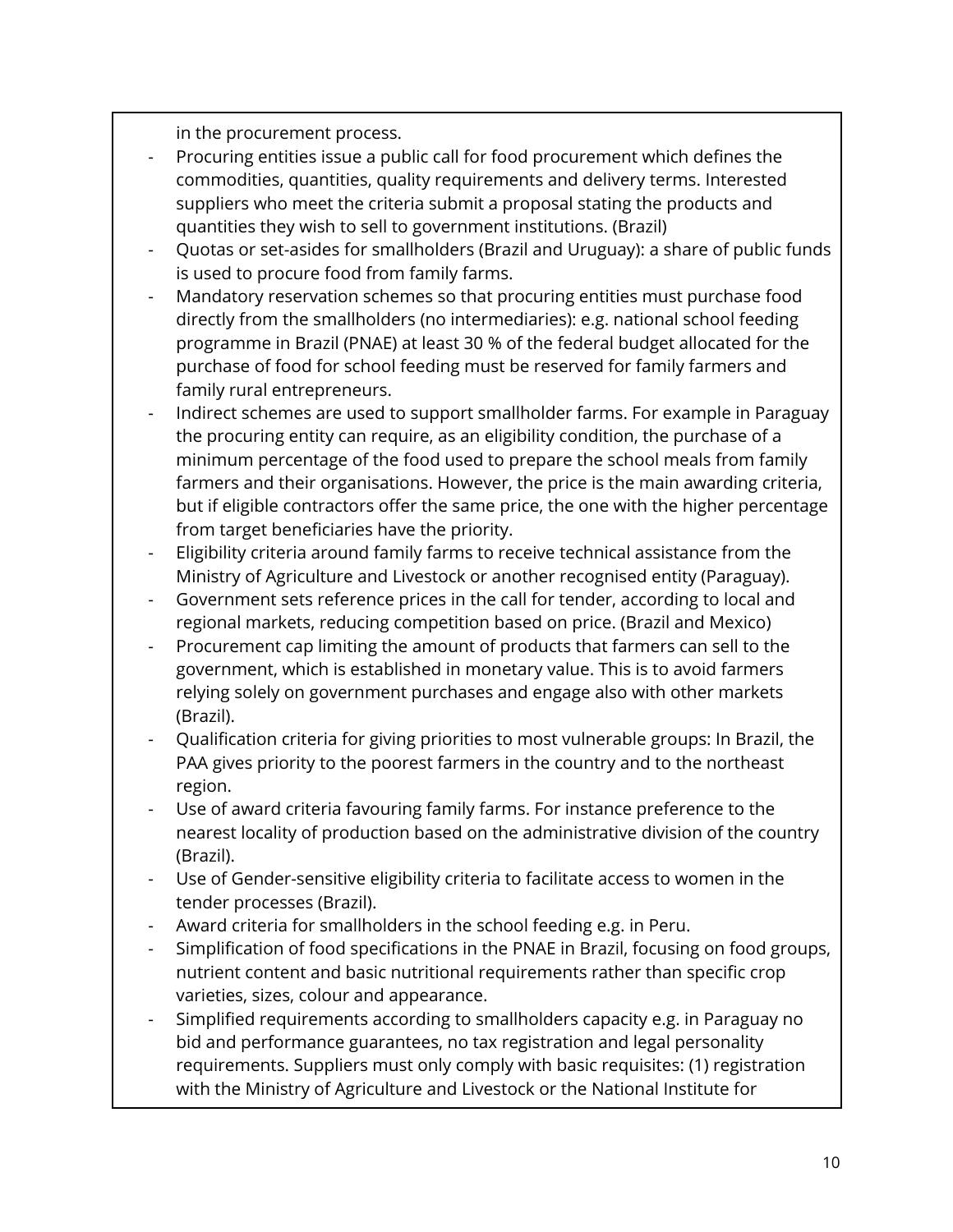Cooperatives; and (2) participation in technical assistance programmes implemented by the government, NGOs or international cooperation agencies.

- Commitment to ensure timely payments to participating smallholders e.g. the PAA Brazil aimed to pay farmers within 10 days and the PNAE between 15 to 30 days.

#### **Global**

- Ensuring access to public procurement information
- Preferential treatment schemes through reservations and preferencing
- Reservation schemes can be subdivided into three different categories: set-asides/ selection criteria / subcontracting conditions
- simplifying accessibility through lower requirement modalities
- Criteria and guidelines that take into consideration agricultural seasons, agro-ecological zones of production, local cultures, food habits and preferences
- Direct purchasing from small farmers for certain food items (especially those that would have a lower prices sourced locally than imported)

<span id="page-10-0"></span>

| Type of impact<br>Supporting a healthy and nutritious diet                                                                                                                                                               |                                                                                                                                                                                                                                         |  |
|--------------------------------------------------------------------------------------------------------------------------------------------------------------------------------------------------------------------------|-----------------------------------------------------------------------------------------------------------------------------------------------------------------------------------------------------------------------------------------|--|
| Understanding<br>Serving food that is rich in<br>nutrients and supports a balanced<br>diet. Training for kitchen staff,<br>catering staff, education of school<br>children, raising awareness with<br>users of cantines. | Addressing challenges such as<br>Undernourishment, obesity, food insecurity,<br>high-processed food and unhealthy food<br>landscapes, healthy behaviours and awareness,<br>lack of diversity in the diets, non communicable<br>diseases |  |

## **Connected to the following stage(s) of the value chain**

Food Service - type of meals cooked by catering staff and school kitchens Individual consumption - selection of meals available in public sector cantines and vending machines

## **Procurement tools used across world regions across the procurement cycle**

**Africa**

- Use nutrition-based criteria to reduce short-term hunger and malnutrition amongst kindergarten and primary school children.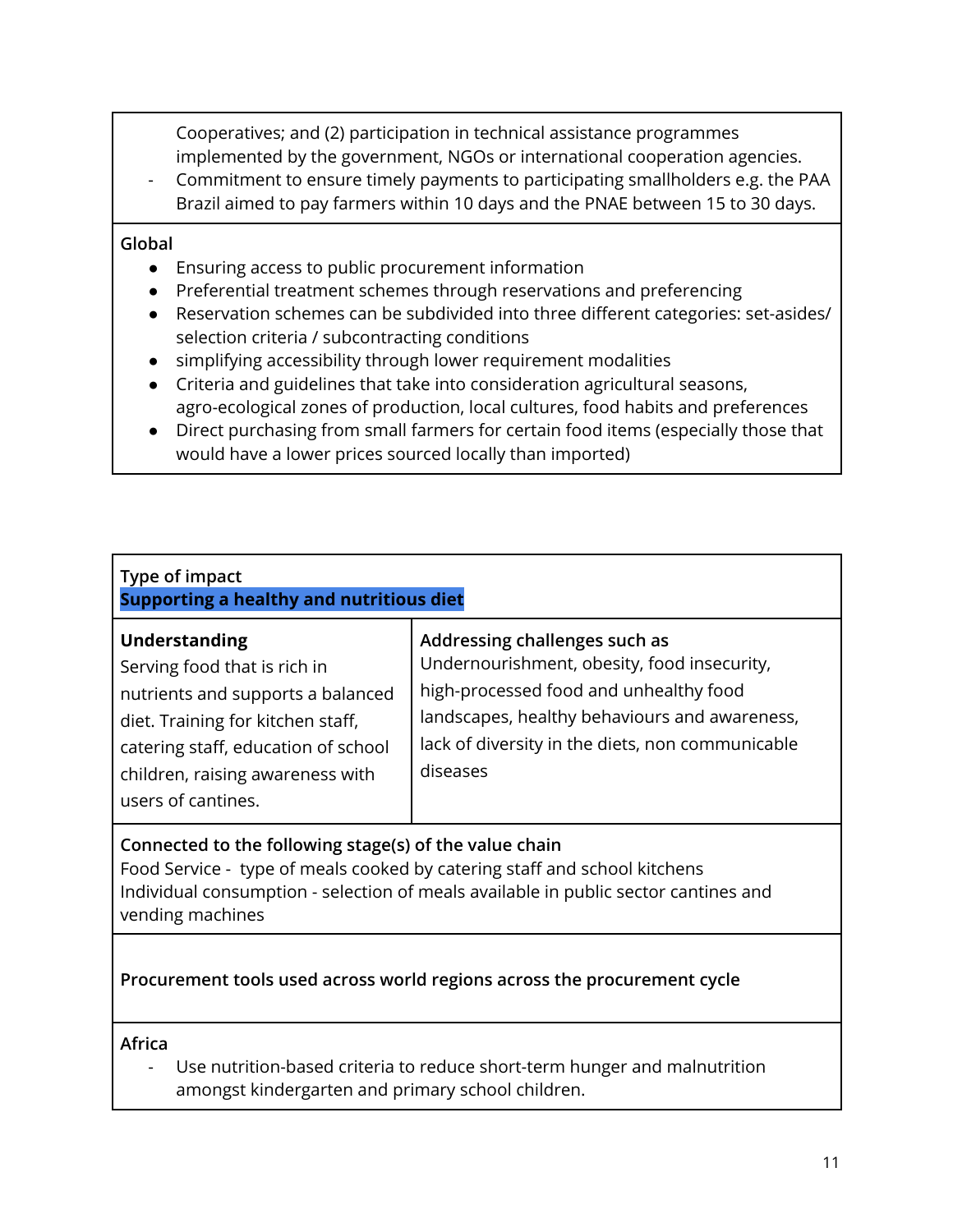- Connect procurement to the approach of "Home school feeding programmes" that aim to provide children in schools with safe, diverse and nutritious food.
- Direct purchasing of food produced in urban and peri urban farms to provide healthy food to the city's most vulnerable communities (Nairobi).

#### **Asia & the Pacific**

- At the planning stage, reviewing/revising the menu according to nutrition standards informs the specifications of the procurement (not so much through the tender itself, but menu-driven).
- Link specifications to School meal programmes.
- Framework agreement with adequate suppliers, creating a pool which can be tapped into by schools individually.

#### **Europe & Central Asia**

- Requirements on nutritional contents (linked to national health and dietary guidelines).
- Nutrient- and food based standards for foods and beverages.
- Balanced scorecard approach to combine price criteria with health/nutrition.
- Criteria on nutritional intake in plant-based menus or specifying the number of days per week with vegetarian or vegan options.
- Selection criteria on training activities for kitchen staff specifically on plant-based meals.
- Support schemes for in-house kitchens and smaller-sized catering companies

### **Middle East**

Nutrition-based criteria e.g. the salt content should not exceed 0.5% of dry matter in bread products and 1% of dry matter in Samoli bread (Saudi Arabia)

#### **North America**

- Nutrition education of decision-makers.
- Menu development, product selection, and preparation and serving standards for new contracts to include the healthy food standards in new contracts with concessioners.
- Requirements are based on Nutrition standards that limit elements like the amount of sugar, salt, fat, saturated fat as well as include more fruits, vegetables, and whole grains in each serving.
- Specifications on the size and number of portions in each item.
- Strong support through the nation-wide Good Food [Purchasing](https://goodfoodpurchasing.org/program-overview/) Program.

#### **South America**

Requirements for ingredient lists and nutrient declarations on labels.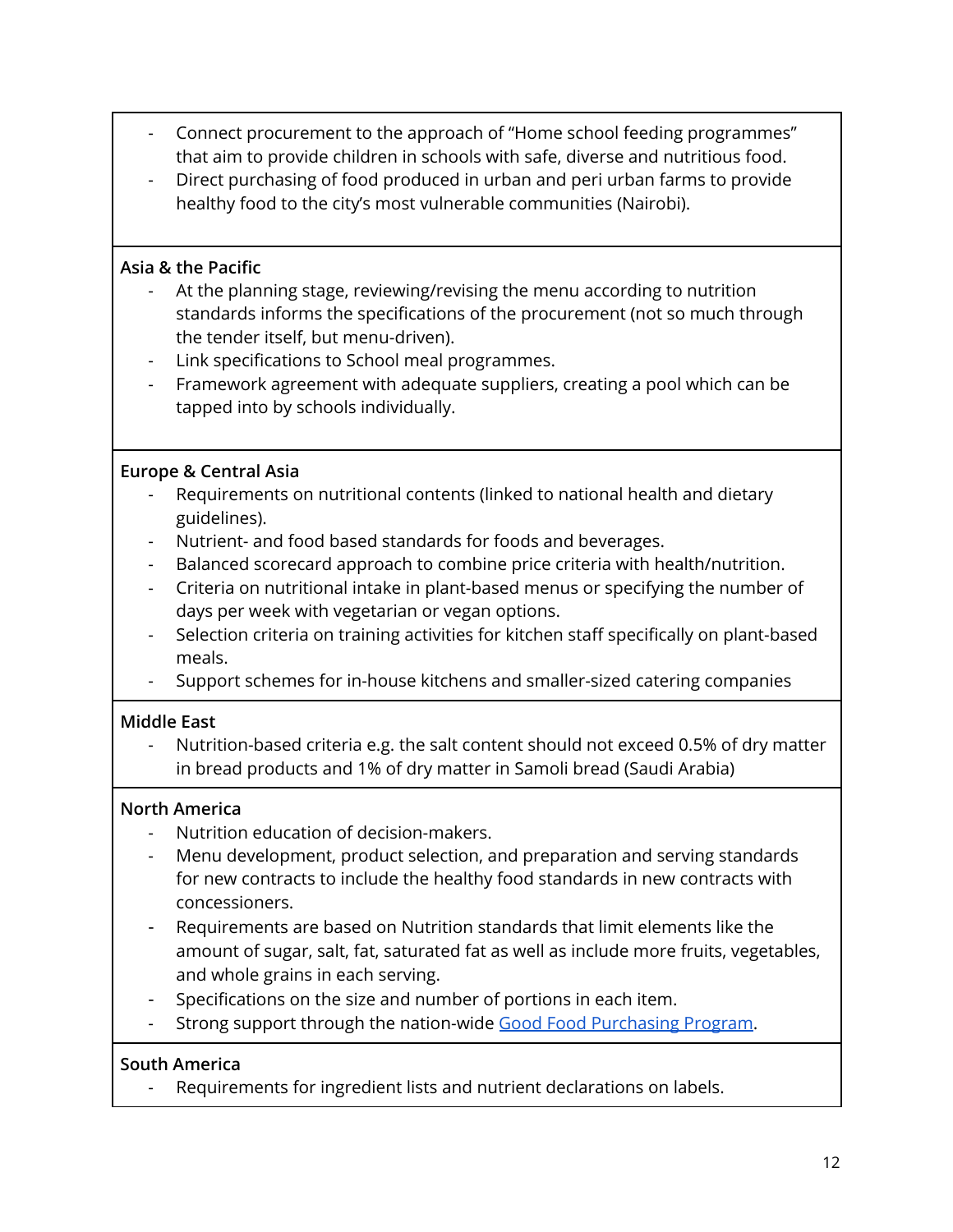- Nutrition criteria are taken into consideration when the menus are planned
- Contract Management: sample verification and quality control by nutritionists.
- School feeding programmes with a focus to encourage healthy eating habits. (e.g. National School Nutrition Program (PNAE) in Brazil)

#### **Global**

- nutrient-based criteria in a specific food category
- Food-based criteria based on defined food categories
- criteria on portion size, food preparation or service to give further instruction on how food should be prepared or offered for sale in order to promote healthy diets
- Align procurement with national food-based dietary guidelines and school meal programmes

<span id="page-12-0"></span>

| Type of impact<br><b>Reducing waste from food and packaging</b>                                                                                                                                                                                                                                                                                                                                                            |                                                                                              |  |
|----------------------------------------------------------------------------------------------------------------------------------------------------------------------------------------------------------------------------------------------------------------------------------------------------------------------------------------------------------------------------------------------------------------------------|----------------------------------------------------------------------------------------------|--|
| Understanding<br>Tackling amount of food wasted as well as<br>single-use plastic and packaging waste                                                                                                                                                                                                                                                                                                                       | Addressing challenges such as<br>Resource inefficiency, plastic pollution,<br>linear economy |  |
| Connected to the following stage(s) of the value chain<br>Food processing and packaging - type of packaging material used towards reuse and<br>recyclability<br>Food Service - menu planning, demand use or donation of left-overs, change of products<br>used for serving food<br>Individual consumption - impact on portion sizes<br>Waste Disposal - reduced amount of waste and pollution, towards reuse and recycling |                                                                                              |  |
| Procurement tools used across world regions across the procurement cycle                                                                                                                                                                                                                                                                                                                                                   |                                                                                              |  |
| <b>Africa</b><br>Link procurements to the delivery of workshops with experts for suppliers to<br>understand how losses occur and options for preventing them.<br>Criteria that address food loss in the "post-harvest" phase.                                                                                                                                                                                              |                                                                                              |  |
| Asia & the Pacific                                                                                                                                                                                                                                                                                                                                                                                                         |                                                                                              |  |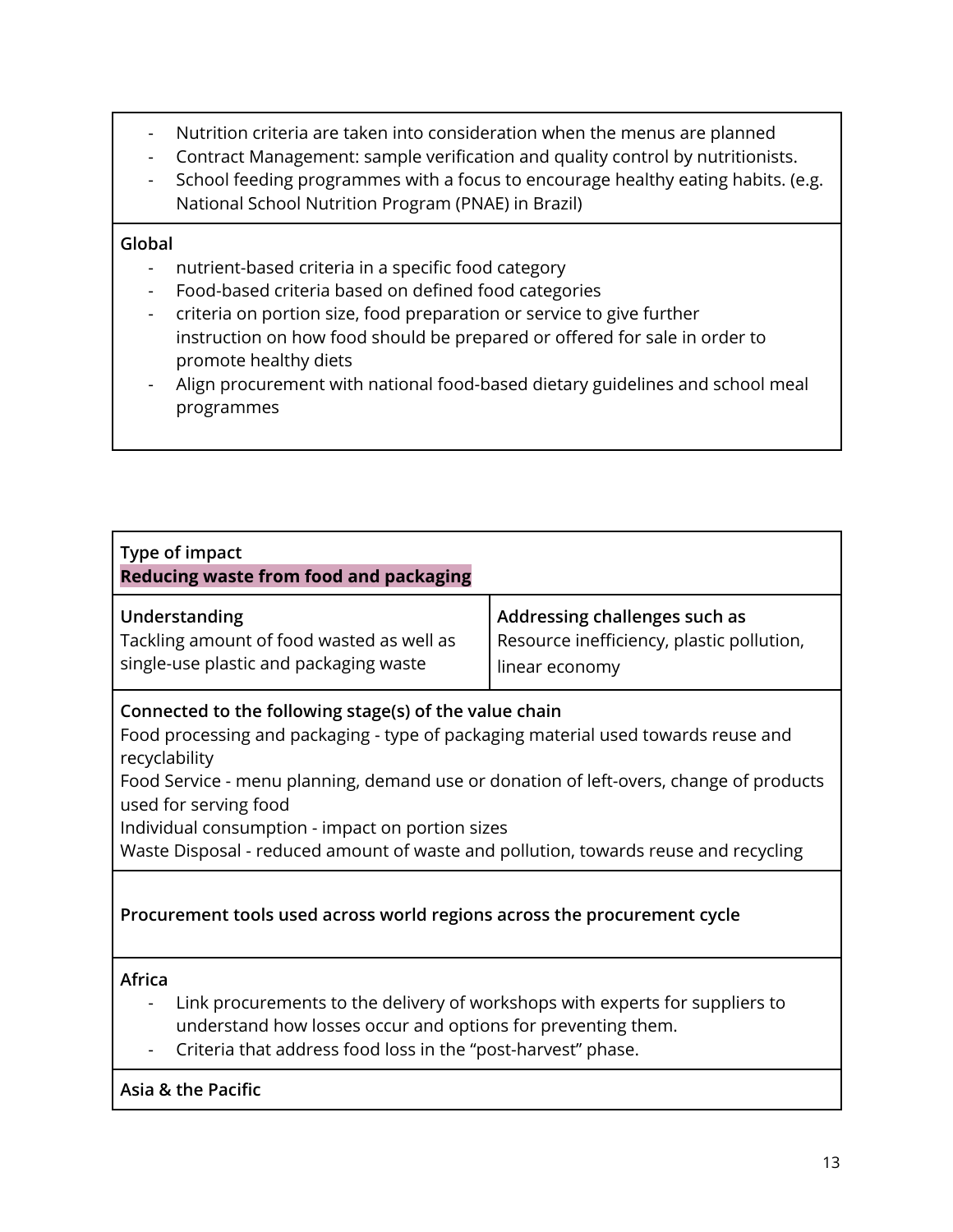*- Lack of information available at the time of research*

### **Europe & Central Asia**

- Smart menu planning (e.g. child-friendly portions) and using online tools to measure GHH-savings through food waste reduction.
- Adjusting portion sizing through specifications.
- Award criteria and requirements to favour low environmental impact packaging, including reusable, refillable or biodegradable products.
- Contract management includes where appropriate, left-over food could be redistributed to consumption as part of social projects.
- Product specifications outline delivery in carriable, big batch sizes to reduce packaging.
- Contract clauses include take-back schemes for packaging.

#### **Middle East**

*- Lack of information available at the time of research*

#### **North America**

"just-in-time" purchasing system to only order what is needed when it is needed.

#### **South America**

- Generating power from organic waste (Ecoparque's pilot project).
- Criteria around minimization of waste generation.

#### **Global**

- promote minimizing food loss and waste on farms, during post-harvest storage, and throughout processing, transportation, and retail
- includes demand-driven training and capacity to improve management practices and foster the adoption of appropriate technologies
- Focus on encouraging reuse and waste to energy.

<span id="page-13-0"></span>

| Type of impact<br><b>Fair employment conditions</b> |                                                    |  |
|-----------------------------------------------------|----------------------------------------------------|--|
| Understanding                                       | Addressing challenges such as                      |  |
| Assuring safe, healthy and fair working             | Social dimension of procurement, Labour            |  |
| conditions across the value chain, ILO              | rights violations, lack of fair trade, undervalued |  |
| $\mid$ convention as minimum                        | workforce                                          |  |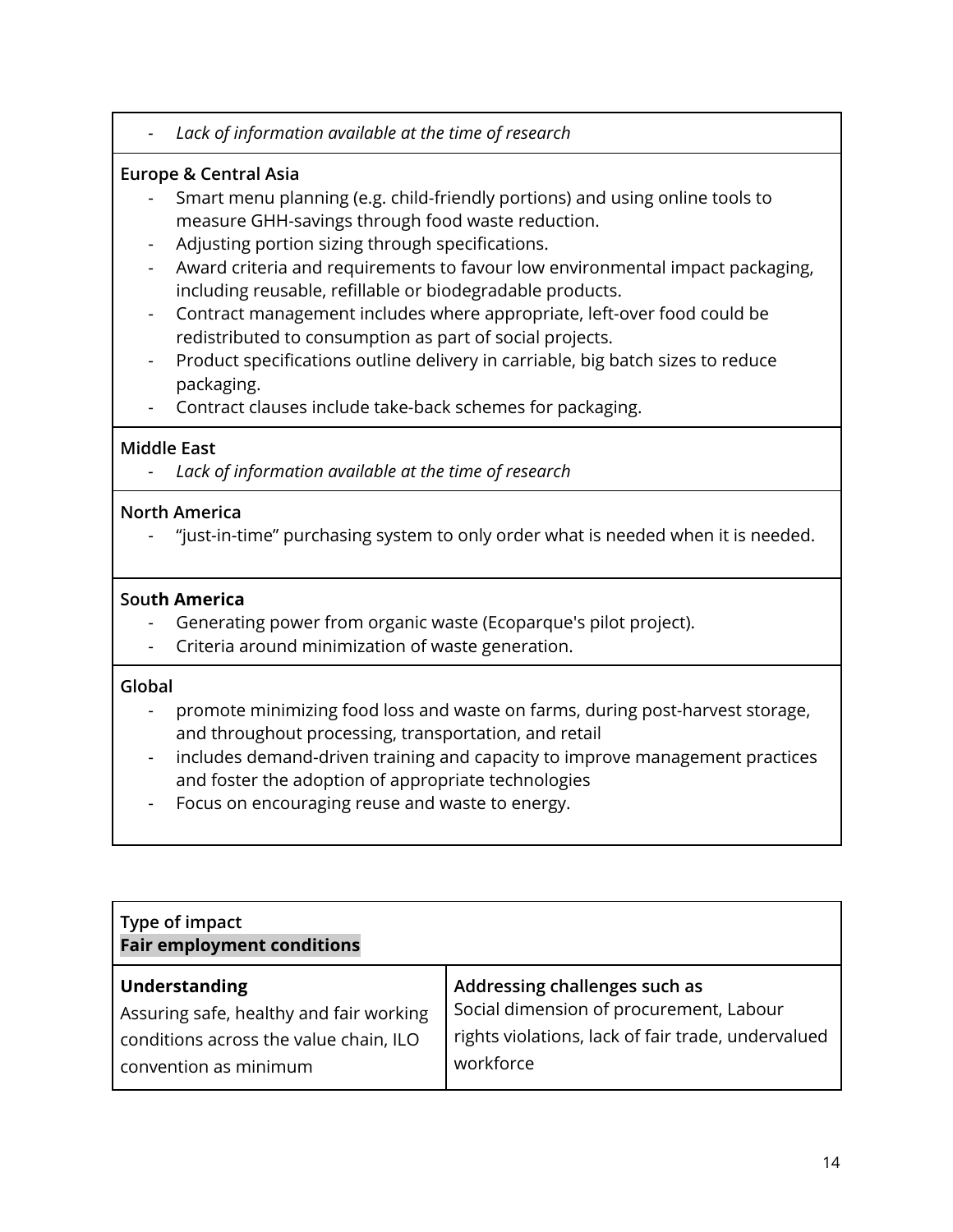**Connected to the following stage(s) of the value chain** Primary production - working conditions of farmers Food Service - working conditions of catering and kitchen staff

### **Procurement tools used across world regions across the procurement cycle**

#### **Africa**

- Public Procurement Act includes Equal Opportunity for Employment, Occupational Health & Safety, TUC-Employers dialogue, however, unclear definition of social factors through criteria with uncertainty how social factors are taken into account during awards of the contracts e..g Ghana.
- Exclusion criteria for suppliers that use child labour in their production or suppliers that do not administer fair wages e.g. Gambia.

#### **Asia & the Pacific**

- Weak public procurement authorities which are not able to monitor and enforce procurement standards.
- Need to strengthen the procurement authorities and to monitor and control the working conditions along the food supply chain
- In Southern Asia corruption undermines effectiveness of the procurement processes.
- Social procurement criteria are at an early stage.

#### **Europe & Central Asia**

- Award criteria for products "of fair trade origin" or optional requirement of fair trade certifications.
- Award criteria on access to employment and quality of training opportunities for catering and kitchen staff.
- Compliance with mandatory social and labour rules is an obligation under the Procurement Directives.
- Mandatory exclusion grounds from the tender are the "Conviction by final judgment for child labour" and "obligations related to the payment of social security contributions".
- Staff training including social clause encouraging internships for long term unemployed (Belgium)
- Labour clauses in contracts to ensure fair pay working conditions for all employees working for the City's contractors and subcontractors, including a task force to monitor compliance with the labour clauses by all its suppliers (Denmark)

#### **Middle East**

*- Lack of information available at the time of research*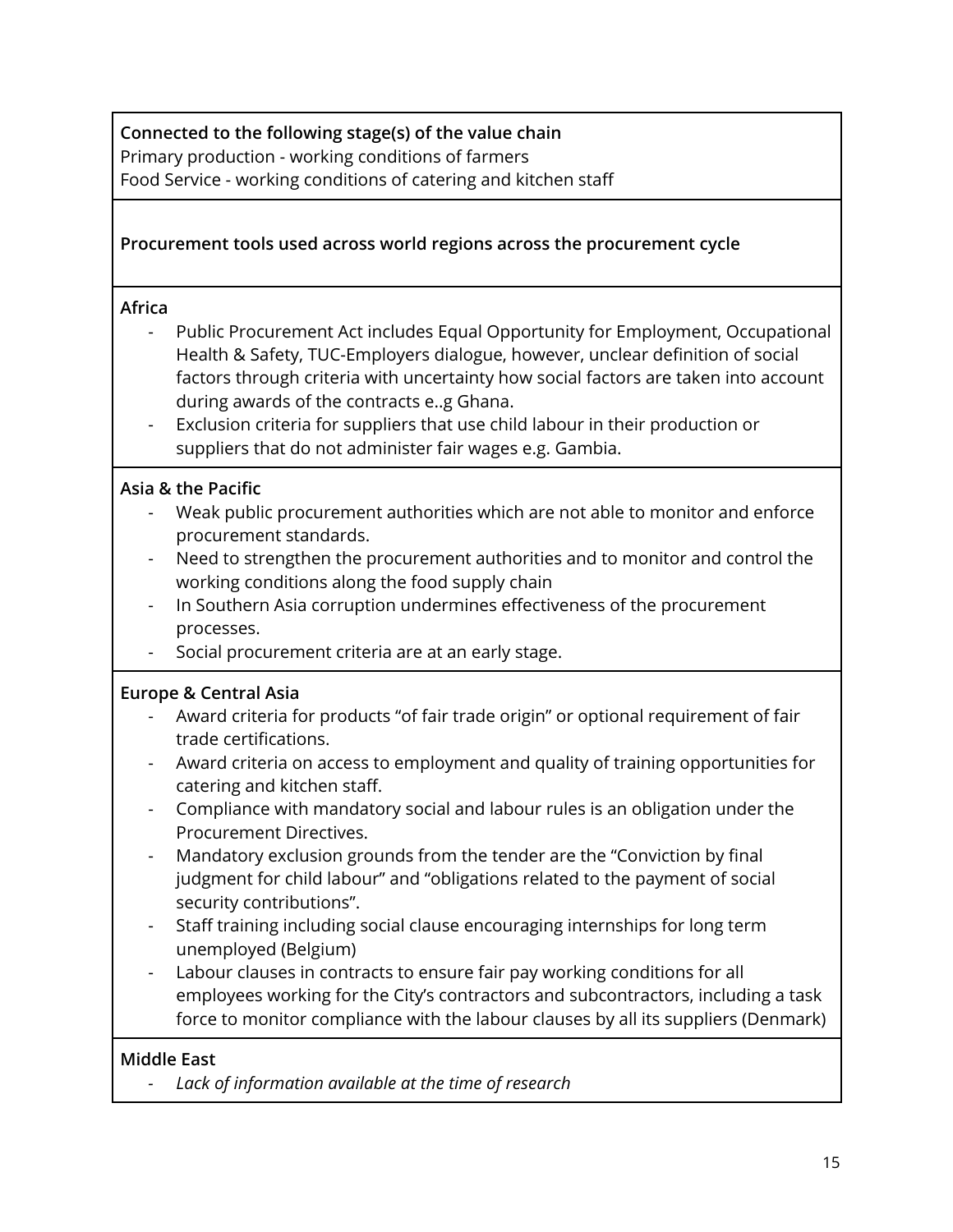#### **North America**

*- Lack of information available at the time of research*

#### **South America**

- requirement of declarations that the supplier or service provider does not employ slave labour, complies with labour laws, supplies meal vouchers to its employees, properly disposes of waste, etc e.g. Brazil

#### **Global**

- The literature associated with the social dimension in public procurement is scarce.
- Working conditions in the food supply chains are precarious and hazardous since rural jobs used to be informal with no written contracts and little or no protection. $^{\rm 1}$
- Socially responsible public procurement of food could be a tool to stimulate improvement.

<span id="page-15-0"></span>

| Type of impact<br><b>Sourcing organic produce</b>                                                                                                                                                                                                                                            |                                                                                                                                                             |  |
|----------------------------------------------------------------------------------------------------------------------------------------------------------------------------------------------------------------------------------------------------------------------------------------------|-------------------------------------------------------------------------------------------------------------------------------------------------------------|--|
| Understanding<br>Sourcing ingredients and food items that<br>have been produced through organic<br>farming techniques including agroforestry,<br>regenerative agriculture or other sustainable<br>production methods                                                                         | Addressing challenges such as<br>Biodiversity loss, water pollution and<br>reduced soil fertility at production stage,<br>monoculture (epidemiologic risks) |  |
| Connected to the following stage(s) of the value chain<br>$\mathcal{L}$ . The contract of the contract of the contract of the contract of the contract of the contract of the contract of the contract of the contract of the contract of the contract of the contract of the contract of th |                                                                                                                                                             |  |

Input Industry - organic fertilisers only, selection of type of seeds, reduction of pesticides Primary Production - demand linked to agricultural practices, and treatment of the produce

## **Procurement tools used across world regions across the procurement cycle**

#### **Africa**

- *- Lack of information available at the time of research*
- Tanzanian Procurement Regulation of 2005, declared that "A procuring entity shall avoid wherever possible the procurement of chemicals, pesticides or other goods

<sup>1</sup> <http://www.fao.org/rural-employment/work-areas/working-conditions/en/>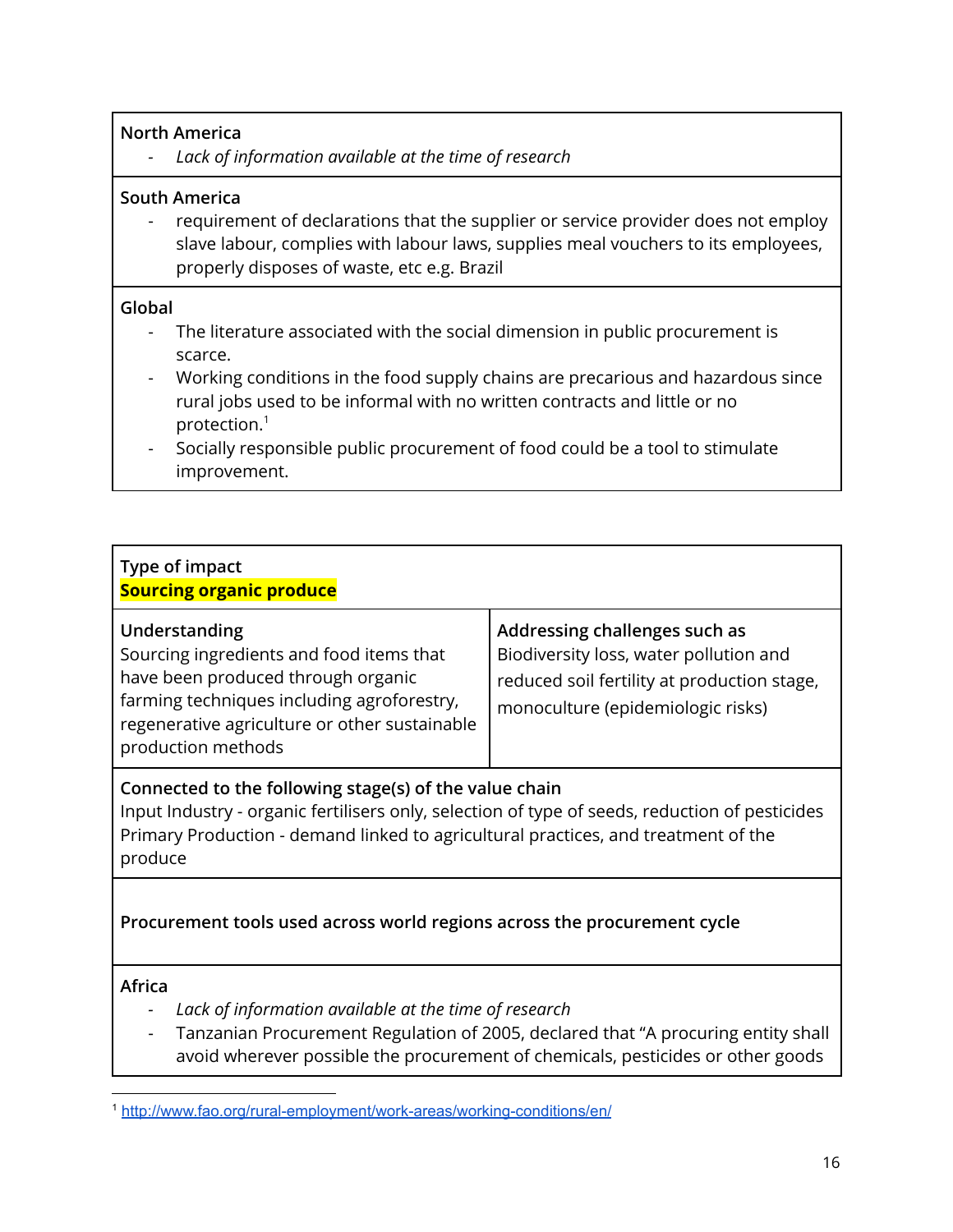which are known to have or suspected to have harmful effects on the health of the population, the environment, domestic animals, wildlife and flora".

### **Asia & the Pacific**

- *In some Asian countries there is a high share of organic production but there is lack of information about the criteria implementing this aspect in the food public procurement at the time of research*

#### **Europe & Central Asia**

- Flexible menu planning favouring higher share of organic produce
- Criteria (Award and Selection, minimum requirements), percentages on organic certified produce
- Reference to difference certification schemes of organic produce as specification and in verification
- Contract clauses with certain minimum percentage being organic
- Mandatory national minimum procurement percentages on organic products (Italy, Latvia)

#### **Middle East**

*- Lack of information available at the time of research*

#### **North America**

- Reference to certifications (USA, Canada)

### **South America**

- Flexible menu planning to all variation in quantity and price of organic produce traded for each state throughout the years. (Brazil)
- Framework agreements include sustainability principles of production, including organic farming (Argentina)
- Award criteria on organic or agro-ecological production (Brazil). For products confirmed as organic or agro-ecological, prices of public purchase could be up to 30% higher than the prices charged for conventional products.
- high costs of the certification required to benefit from the National procurement programme (PAA) (Brazil).
- National School Nutrition Program (PNAE), in Brazil, includes organic products in children's school meals.
- Boost the internal demand with PP for organic products, given that the external one is higher (export).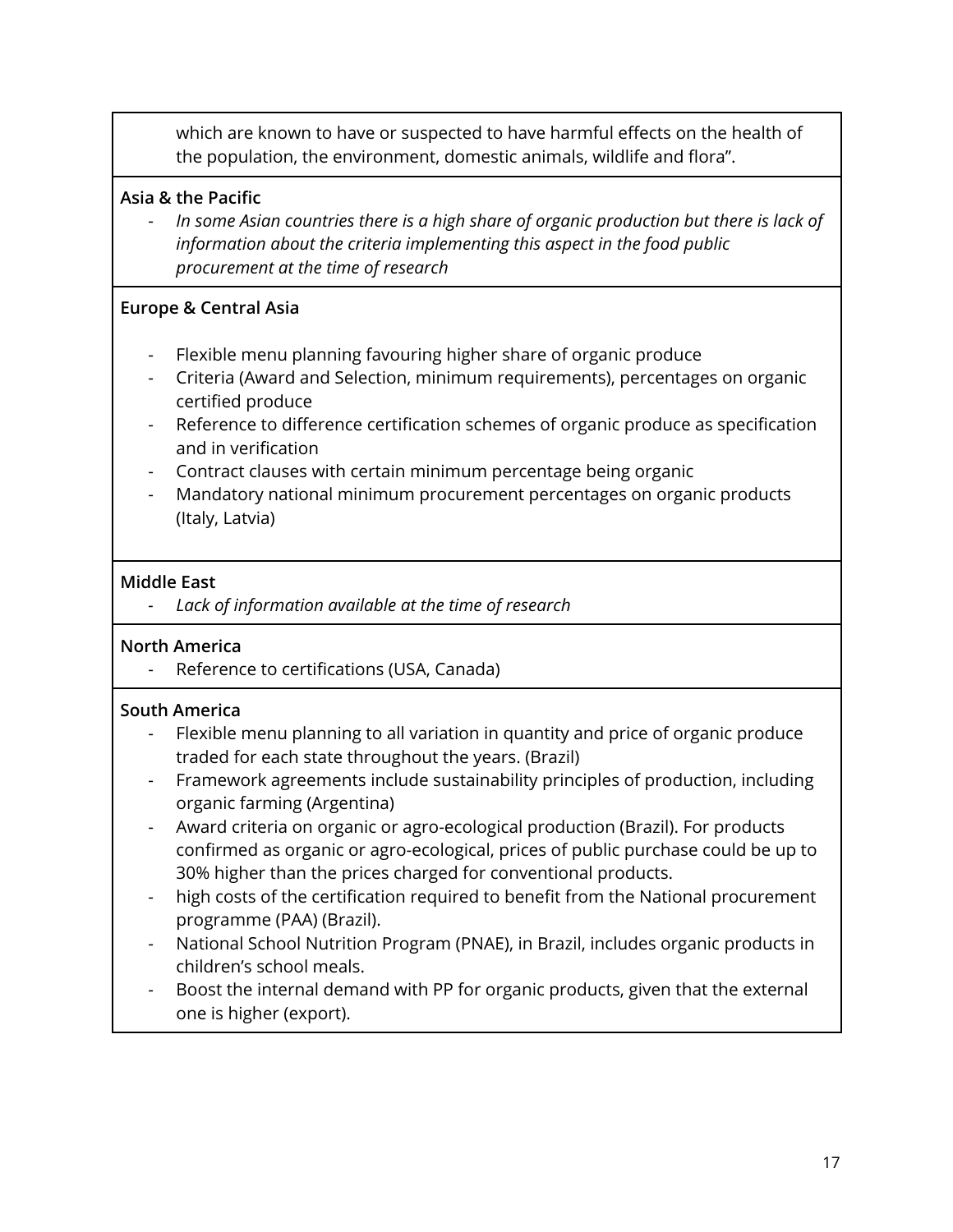<span id="page-17-0"></span>

| Type of impact<br>Increase of plant-rich food and supporting animal welfare                                                       |                                                                                                                                                                                                                                                                                                                 |
|-----------------------------------------------------------------------------------------------------------------------------------|-----------------------------------------------------------------------------------------------------------------------------------------------------------------------------------------------------------------------------------------------------------------------------------------------------------------|
| Understanding<br>Favouring / increasing share of<br>plant-based meals. Assuring good<br>living conditions of farm animals.        | Addressing challenges such as<br>GHG emissions at production stage,<br>deforestation, biodiversity loss, water pollution,<br>air pollution, animal welfare, zoonotic disease<br>risks                                                                                                                           |
| Connected to the following stage(s) of the value chain<br>fishing practices<br>vending machines                                   | Primary Production - reduction of and impact on well-being standard for livestock and<br>Individual consumption - selection of meals available in public sector cantines and                                                                                                                                    |
|                                                                                                                                   | Procurement tools used across world regions across the procurement cycle                                                                                                                                                                                                                                        |
| Africa<br>Lack of information available at the time of research                                                                   |                                                                                                                                                                                                                                                                                                                 |
| Asia & the Pacific<br>Lack of information available at the time of research                                                       |                                                                                                                                                                                                                                                                                                                 |
| <b>Europe &amp; Central Asia</b><br>Menu planning before publishing tender to align needs.<br>animal welfare legislation (Sweden) | Criteria referring to certification by a label if animal-based food items<br>Criteria on number of days per week or amount of meals should be plant-based<br>Criteria ensuring animal welfare (Austria) or requiring compliance with national<br>Alignment of procurement with municipal veggie day commitments |
| <b>Middle East</b><br>Lack of information available at the time of research                                                       |                                                                                                                                                                                                                                                                                                                 |
| <b>North America</b><br>Lack of information available at the time of research                                                     |                                                                                                                                                                                                                                                                                                                 |
| <b>South America</b><br>include requirements around animal welfare (Brazil).                                                      | Criteria based on nutrition guidelines with a high share of fruits and vegetables.<br>Consultation on menu and recipes informing tendering for new contracts that                                                                                                                                               |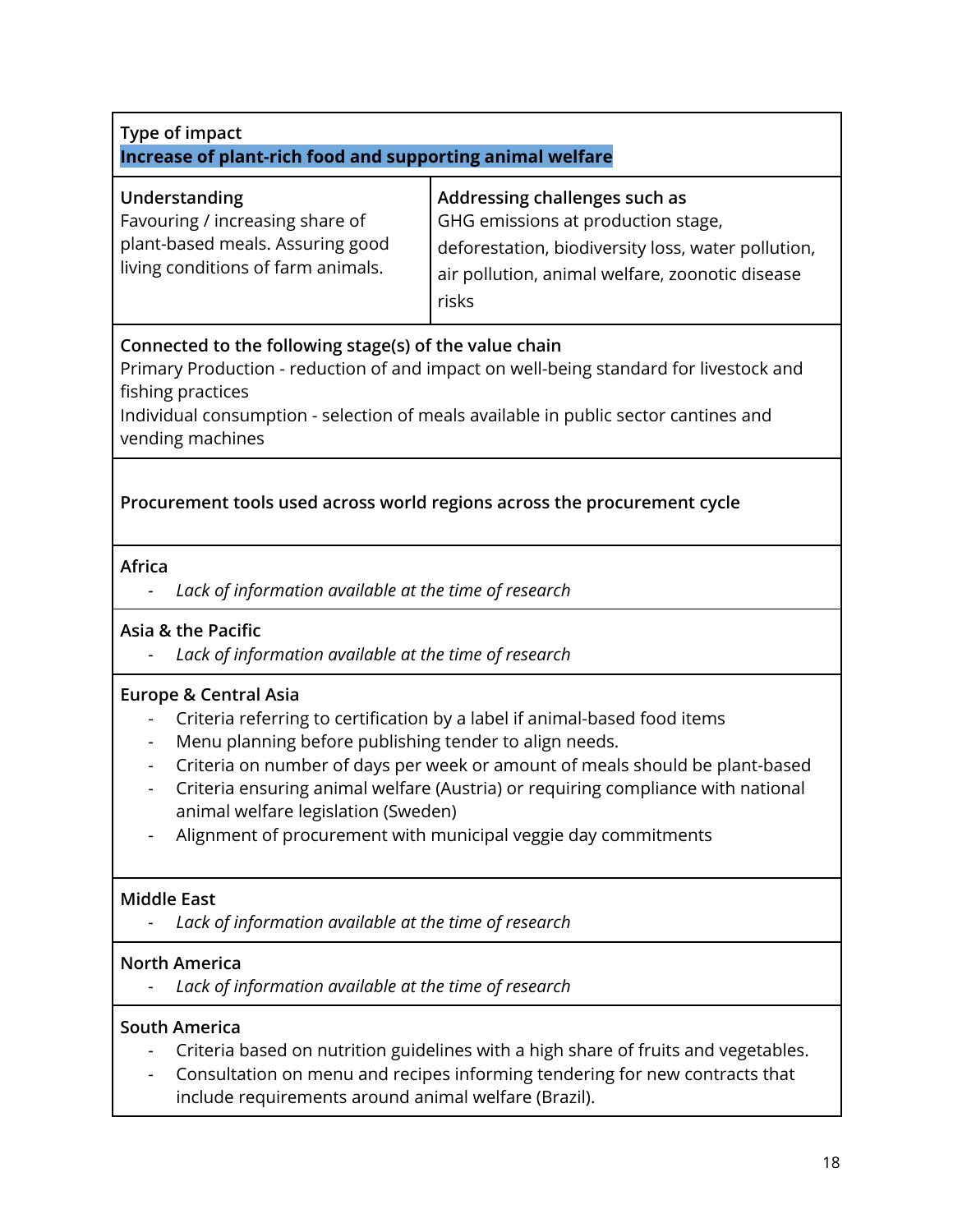# <span id="page-18-0"></span>**Conclusion and next steps**

Based on the analysis, seven impact typologies have been created, showcasing how procurement can be used as a tool in the six world regions, creating positive impact at different stages of the value chain.

Key takeaways include:

- Procurement in all world regions has the potential to positively impact all stages of the value chain.
- Public food procurement can be designed and planned according to local contexts and needs.
- Sustainable food procurement includes strategic use of the procurement process, meaning to leverage the menu planning stage, engage in market dialogue and to link to wider educational programmes.
- The use of appropriate awarding and eligibility criteria is important to involve specific target beneficiaries (i.e. smallholder farmers) and to favour sustainable production methods.
- Public food procurement, similarly to private food procurement, has market impact, but more importantly a unique responsibility to create public value for people and the planet operating with taxpayers money and feeding the next generation e.g. in schools and universities.

As a next step we will build on the analysis by capturing the stories of selected lighthouse examples from different world regions and developing recommendations for procurers and policy makers.

# <span id="page-18-1"></span>**References**

Bayne AI, Hair E, Harris Brewer K, Garg A. 2012. The HHS Hubert H. Humphrey Building Cafeteria Experience: Incorporation of the Dietary Guidelines for Americans, 2010 into Federal Food Service Guidelines.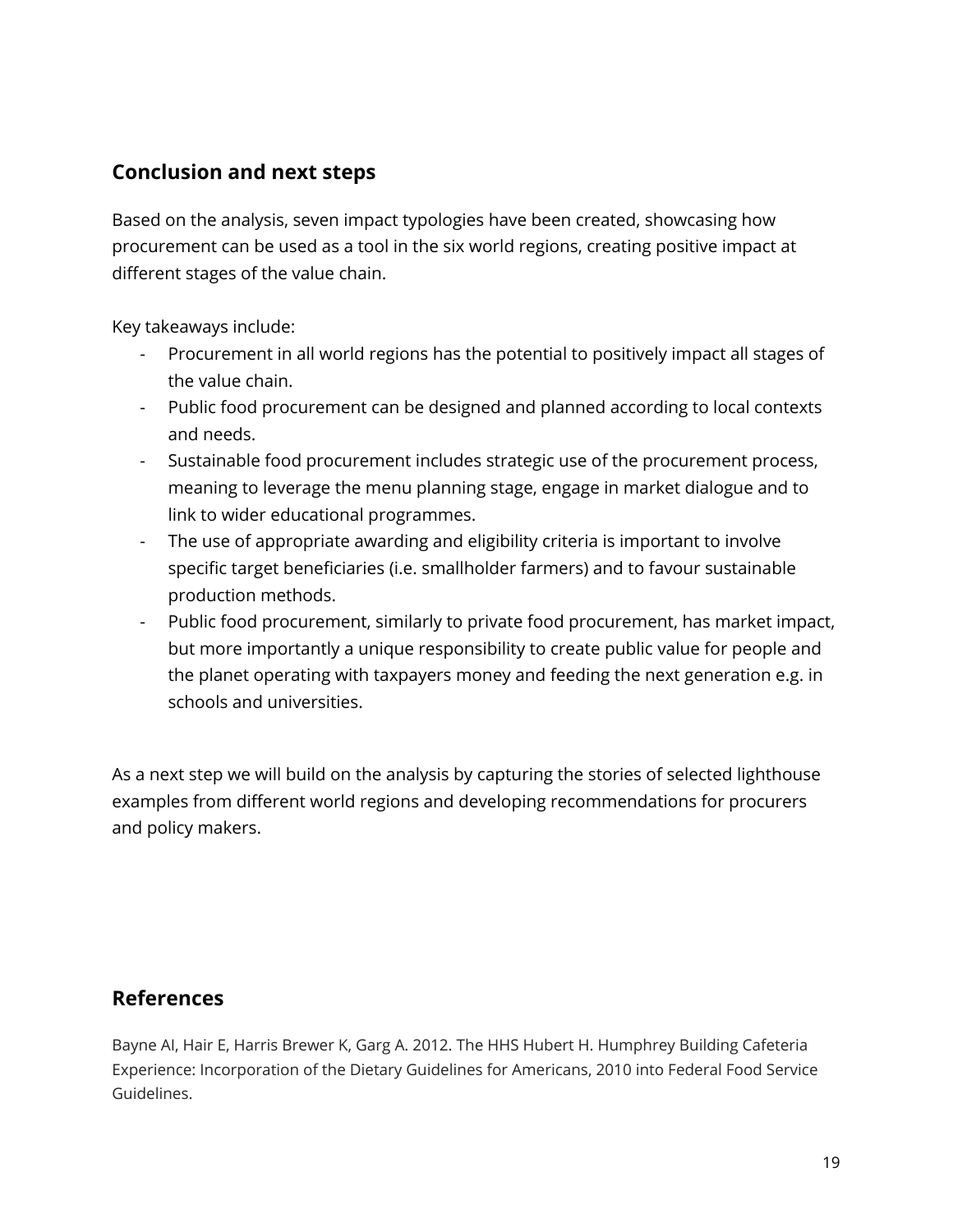Boyano, A., Espinosa, N., Rodriguez Quintero, R., Neto, B., & Wolf, O. 2017. Revision of the EU GPP criteria for Food procurement and Catering services. *Available online http://susproc. jrc. ec. europa. eu/Food\_Catering/docs/170127\_EU% 20GPP% 20Food% 20catering% 20criteria\_TR2. 0. pdf.*

Caldeira, S., genannt Bonsmann, S. S., Bakogianni, I., Gauci, C., Calleja, A., & Furtado, A. 2017. Public procurement of food for health. *Joint Publication of the Maltese Presidency and the European Union, Brussels, Belgium*.

Center for Science in the Public Interest, 2015. Examples of Policies to Increase Access to Healthier Food Choices for Public Places: National, State, and Local Food and Nutrition Guidelines. *Available online*

<https://cspinet.org/resource/examples-policies-increase-access-healthier-food-choices-public-places>

Center for Good Food Purchasing. 2021. The Good food purchasing program [Online]. Available at: <https://goodfoodcities.org/> (Accessed: 5th May 2021)

City Health 2019. Healthy Food Procurement in American Cities. [https://static1.squarespace.com/static/5ad9018bf93fd4ad7295ba8f/t/5d940059fdc2ac68346a8aa5/1](https://static1.squarespace.com/static/5ad9018bf93fd4ad7295ba8f/t/5d940059fdc2ac68346a8aa5/1569980511574/CityHealth_HealthyFoodProcurement.pdf) [569980511574/CityHealth\\_HealthyFoodProcurement.pdf](https://static1.squarespace.com/static/5ad9018bf93fd4ad7295ba8f/t/5d940059fdc2ac68346a8aa5/1569980511574/CityHealth_HealthyFoodProcurement.pdf)

Committee on world food security. 2021. CFS Voluntary Guidelines on Food Systems and Nutrition

Conell, C., Gosselin, M., Kane, D., Gorman, R., Zammit, N., Hagy, T., ... & Foss, S. 2015. Procuring local foods for Child Nutrition Programs. *USDA FNS-465*.

Department for Environment, Food and Rural Affairs, UK, 2014. A Plan for Public Procurement: Food & Catering Balanced scorecard for public food procurement

European Commission, 2021, "Buying Social - a guide to taking account of social considerations in public procurement (2nd edition)"

European Commission, 2016. Buying green! A handbook on green public procurement, 3rd Edition

European Commission, 2019. EU green public procurement criteria for food, catering services and vending machines.

European Commission. 2014. Monitoring low carbon, sustainable catering services

European Commission. 2020. Procuring healthy and sustainable vegetables for Vienna's nursing homes, City of Vienna (Austria)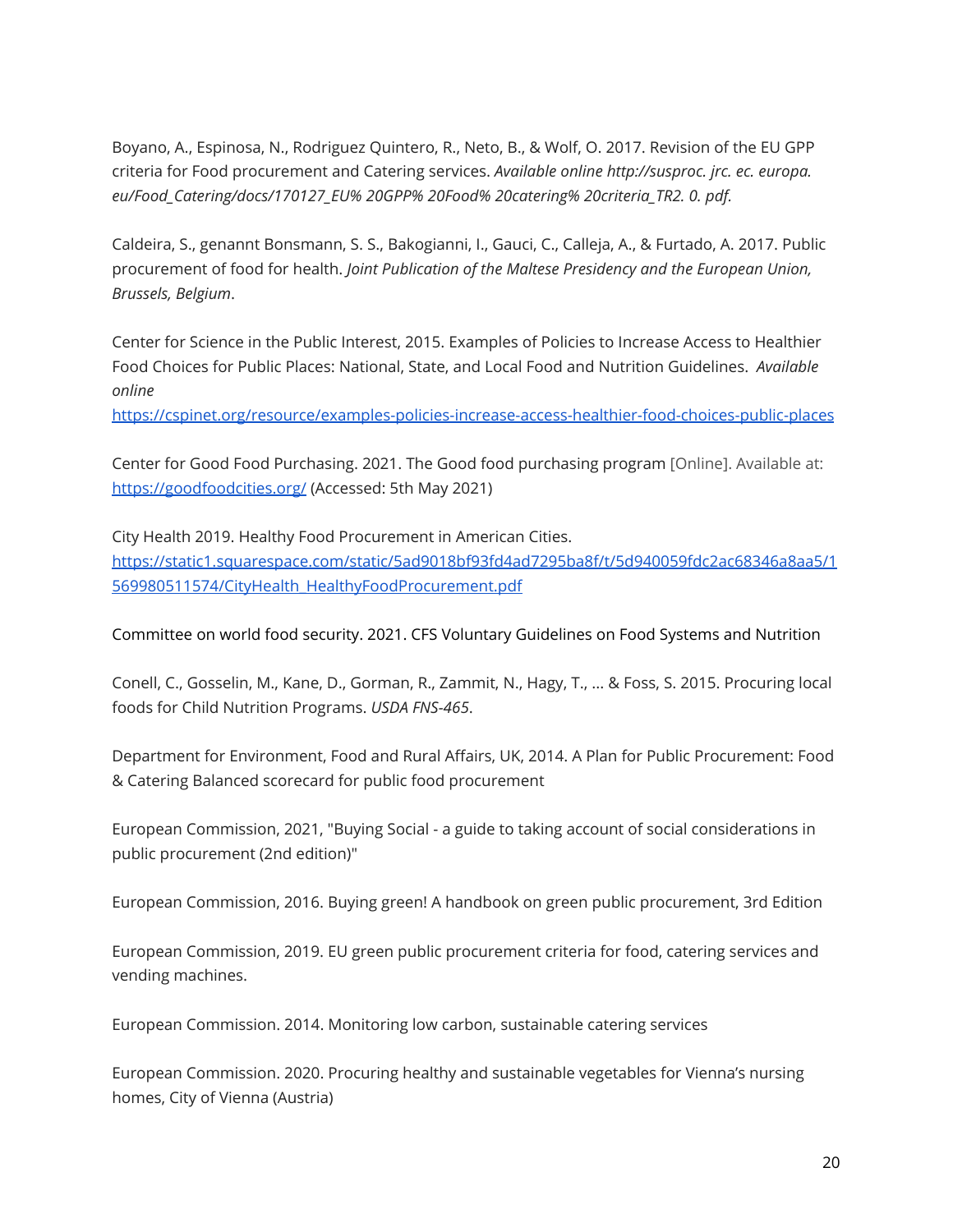FAO. 2014. Developing sustainable food value chains – Guiding principles.

Hajnalka, P., Gomez, M., & Franchi, V., 2017. Strengthening Sector Policies for Better Food Security and Nutrition Results. *Public Food Procurement*.

HLPE. 2020. Food security and nutrition: building a global narrative towards 2030. A report by the High Level Panel of Experts on Food Security and Nutrition of the Committee on World Food Security.

Jones, D. S., 2007. Public procurement in Southeast Asia: Challenge and reform. *Journal of public procurement*.

Kersley, H., & Knuutila, A., 2011. The benefits of procuring school meals through the Food For Life Partnership: An economic analysis. *The New Economics Foundation: London, UK*.

Lamia Moubayed, Farid Yaker, Program Officer, Jihane Seoud, 2012. Action Plan for Sustainable Public Procurement In Lebanon

Miyawaki A., Lee JS, Kobayashi Y., 2019. Impact of the school lunch program on overweight and obesity among junior high school students: a nationwide study in Japan

Menezes, F., 2018. How Japan's school lunch program is setting an example for the rest of the world

Menezes, F., Porto, S., & Grisa, C. 2015. Food Supply and Public Procurement in Brazil-A Historical Review. *Food and Social Policies Series 1, Centre of Excellence against Hunger*.

Mercy for Animals 2021. Available at: <https://mercyforanimals.org/legal/>

Ministry of Education New Zealand. Ka Ora, Ka Ako - healthy school lunches programme. *Available online*

[https://www.education.govt.nz/our-work/overall-strategies-and-policies/wellbeing-in-education/free](https://www.education.govt.nz/our-work/overall-strategies-and-policies/wellbeing-in-education/free-and-healthy-school-lunches/)[and-healthy-school-lunches/](https://www.education.govt.nz/our-work/overall-strategies-and-policies/wellbeing-in-education/free-and-healthy-school-lunches/)

Miranda, A.,2018. Public food procurement from smallholder farmers: Literature review and best practices, Working Paper, No. 176, International Policy Centre for Inclusive Growth (IPC-IG), Brasilia

Meybeck, A., & Redfern, S., 2016. Sustainable value chains for sustainable food systems. In Joint FAO/UNEP Workshop on Sustainable Value Chains for Sustainable Food Systems Rome (Italy) 8-9 Jun 2016. FAO/UNEP.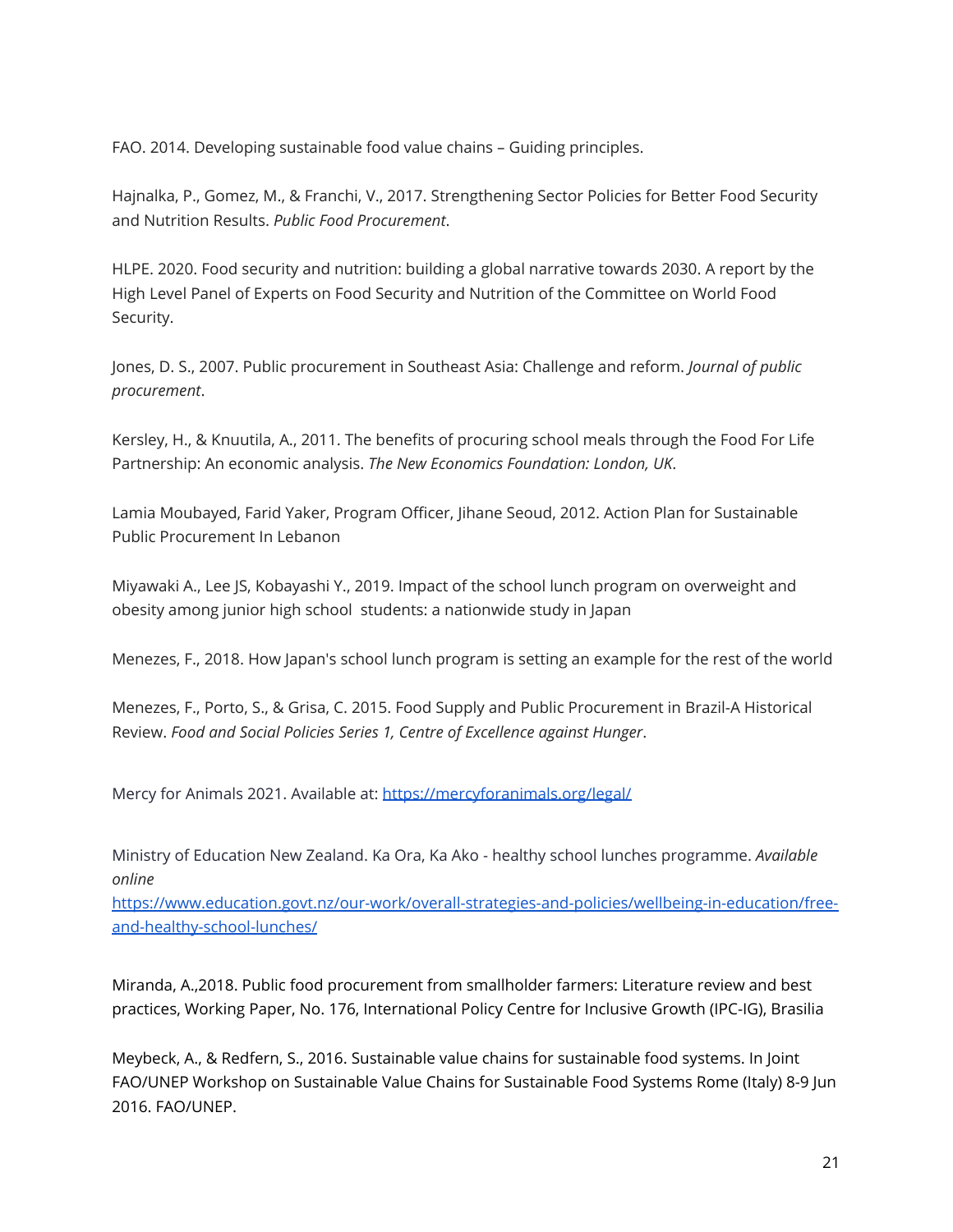New Mexico State University and Farm to Table, 2014. The Power of Public Procurement: An Action Plan for Healthier Farms and People in New Mexico. *Available online* [https://www.farmtotablenm.org/wp-content/uploads/2014/12/The-Power-of-Public-Procurement-Fin](https://www.farmtotablenm.org/wp-content/uploads/2014/12/The-Power-of-Public-Procurement-Final-10-28.pdf) [al-10-28.pdf](https://www.farmtotablenm.org/wp-content/uploads/2014/12/The-Power-of-Public-Procurement-Final-10-28.pdf)

Reynaldo, G. O., Skowronski, L., de Moraes, P. M., dos Santos Yui, R. M., Barcelos, S. T. V., do Nascimento Santos, R., ... & da Costa, R. B. Analysis of national policy for family farming organic products trade in Brazil.

Reynaldo, G. O., de Moraes, P. M., Skowronski, L., Herrera, G. P., de Ara&ujo, R. V., Constantino, M., & Costa, R. B., 2019. Organic production and its market support policies. *African Journal of Agricultural Research*, *14*(26), 1081-1090.

Soldi, R., 2018. Sustainable public procurement of food

STRATKIT Project, 2020., Joint Baltic Sea region report for sustainable public procurement and catering services

Swensson, L. F. J., 2015. Institutional procurement of food from smallholder farmers. *The case of Brazil*.

Swensson, L. F. J. 2018. *Aligning policy and legal frameworks for supporting smallholder farming through public food procurement: the case of home-grown school feeding programmes* (No. 177). Working Paper

Tefft, J., Jonasova, M., Zhang, F. and Zhang, Y. 2020. Urban food systems governance – Current context and future opportunities.

USDA, 2015. Procuring Local Foods for Child Nutrition Programs.

United States Environmental Protection Agency, 2015. Reducing Wasted Food & Packaging: A Guide for Food Services and Restaurants. *Available online* [https://www.epa.gov/sites/production/files/2015-08/documents/reducing\\_wasted\\_food\\_pkg\\_tool.pdf](https://www.epa.gov/sites/production/files/2015-08/documents/reducing_wasted_food_pkg_tool.pdf)

WFP, 2020. Laos, USDA Local Regional Procurement project in Nalae District, Luangnamtha Province (2016-2019): Evaluation

WFP. 2019. Local and regional food procurement policy

WFP. 2017. Smart School Meals Nutrition-Sensitive National Programmes in Latin America and the Caribbean.